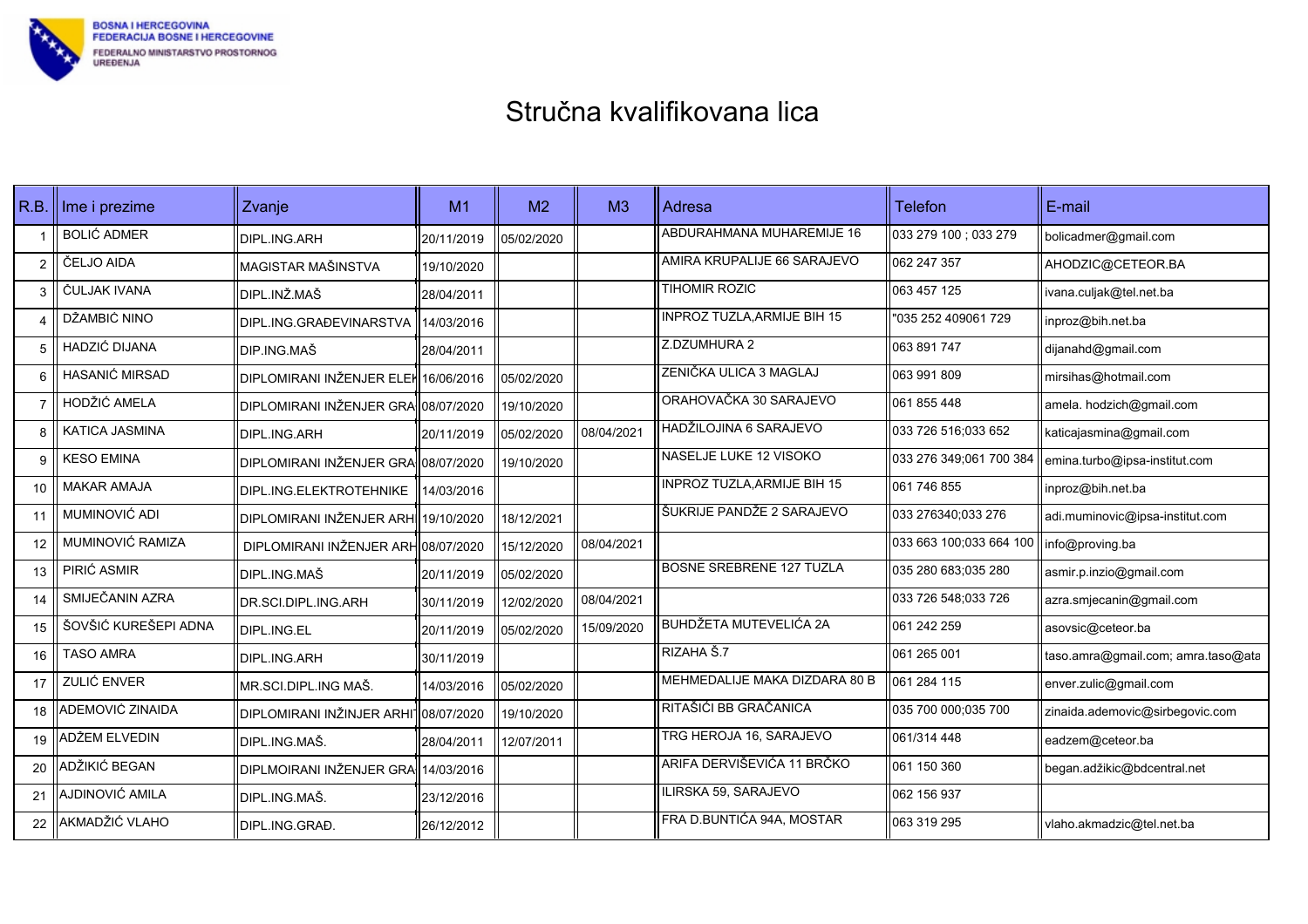

| R.B. | Ime i prezime          | Zvanje                               | M1         | M <sub>2</sub> | M <sub>3</sub> | Adresa                        | <b>Telefon</b>       | E-mail                                 |
|------|------------------------|--------------------------------------|------------|----------------|----------------|-------------------------------|----------------------|----------------------------------------|
| 23   | <b>ALENDAR AMIR</b>    | DIPLOMIRANI INŽENJER ELEH 23/01/2021 |            |                |                | KUNOVSKA 7 SARAJEVO           | 061 726 317          | aalendar2000@yahoo.com                 |
| 24   | ALIĆ EMINA             | MAGISTAR DIPLOMIRANI INŽE 23/01/2021 |            | 24/05/2021     | 08/04/2021     | JOŠANIČKA 15/4 VOGOŠĆA        | 061 320 174          | eminaa1990@hotmail.com                 |
| 25   | ALIHODŽIĆ ERNA         | DIPL.ING.GRAĐ.                       | 27/05/2013 |                |                | BOSANSKA 16, SARAJEVO         |                      | erna@dvokut.ba                         |
| 26   | ALJOVIĆ DŽEVAD         | DIPL.ING.ELEKTROTEHNIKE              | 17/03/2011 |                |                | PROVING, M. PRELOGA           | 061 226 631          | dzevad.aljovic@proving.ba              |
| 27   | ALOMEROVIĆ ARNESA      | DIPL.ING.MAŠ.                        | 28/04/2011 | 12/07/2011     |                | PODGAJ 14/1,71000 SARAJEVO    | 1061/863 129         | arnesa@alomerovic@igt.ba               |
| 28   | ARNAUTOVIĆ NEDIM       | DIPL.ING.MAŠ.                        | 15/06/2011 |                |                | HASANA SUŠIĆA7, SARAJEVO      | 061/347 291          | manadzer@bih.net.ba                    |
| 29   | ARSLANAGIĆ AZIM        | DIPL.ING.MAŠ.                        | 26/12/2012 |                |                | DR.IVANA RIBARA 1, TUZLA      | 1061 146 458         | azim.arslanagic@grijanjetuzla.ba; azim |
| 30   | ARSLANAGIĆ NASIHA      | dipl.ing.mašinstva                   | 30/12/2013 |                |                | <b>AVDE HUME 19, SARAJEVO</b> | 061 207 802          | "nasihaa@sarajevogas.banasihaatt@n     |
| 31   | AVDIBEGOVIĆ DIKA       | DIPL.ING.MAŠ.                        | 04/04/2011 | 16/05/2012     | 01/01/1901     | BULEVAR KULINA BANA 12/X,     |                      |                                        |
| 32   | AVDIĆ EDIS             | DIPLOMIRANI INŽENJER GRA 24/05/2021  |            |                |                | BOSNE SREBRENE 45/V, LAMELA 2 | 1061 743 440         | edis_avidc@yahoo.com                   |
| 33   | AVDIĆ JASMIN           | DIPL.ING.ARH.                        | 17/03/2011 |                |                | TEHERANSKI TRG 13.SARAJEVO    | 1061 171 935         | avdic.jasko@gmail.com                  |
| 34   | <b>AVDIĆ SANJIN</b>    | DIPL.ING.MAŠ.                        | 28/04/2011 | 12/07/2011     |                | GORUŠA 13 SARAJEVO            | 061 177 975          | savdic@ceteor.ba                       |
| 35   | AVDIĆ VEDRAN           | dipl.ing.arhitekture                 | 08/10/2013 | 26/11/2013     |                | ZMAJA OD BOSNE 34, SARAJEVO   | 070 254 984          |                                        |
| 36   | AVDOVIĆ WAEL           | DIPL.ING.MAŠ.                        | 30/12/2013 |                |                | NASELJE LUKE A2/2, VISOKO     | "032 735 299061 692  | waelavdovic@hotmail.com                |
| 37   | <b>BAJRAMOVIĆ EMIN</b> | DIPL.ING.MAŠ.                        | 15/06/2011 | 12/07/2011     |                | MUHAMEDA EF.PANDŽE 389,       | 033/566 185          | eminb@komorabih.ba                     |
| 38   | <b>BAJRIĆ ĐEMAL</b>    | DIPL.ING.MAŠ.                        | 16/05/2012 | 26/12/2012     |                | BAJRIĆI 35, CAZIN             | 061 071 497          | dzemal ba@hotmail.com                  |
| 39   | <b>BAJRIĆ SENAD</b>    | MR.SCI.DIPL.ING.MAŠ                  | 15/12/2020 |                |                | ALIJE IZETBEGOVIĆA S1 KAKANJ  | 1061 816 429         | bajric.sen@gmail.com                   |
| 40   | <b>BAKIĆ SEMIR</b>     | MAGISTAR ARHITEKTURE                 | 08/07/2020 | 15/12/2020     | 08/04/2021     |                               | 033 663 100,033 664  | semir.bakic@proving.ba                 |
| 41   | <b>BANDIĆ MARIO</b>    | DIPLOMIRANI INŽENJER ELEK 15/12/2020 |            |                |                | DUBROVAČKA 134 E MOSTAR       | 063459236            | mario.bandic@ephzhb.ba                 |
| 42   | <b>BARBARIĆ DRAŽEN</b> | DIPLOMIRANI INJEŽNJER STF 16/06/2015 |            |                |                | KRALJA TVRTKA 3 ŠIROKI BRIJEG | 039 703 196, 063 311 | drazen.b@tel.net.ba                    |
| 43   | <b>BAŠALIĆ MIRZA</b>   | DIPL.ING.ARH.                        | 08/04/2011 |                |                | MIŠEVIĆI 24, HADŽIĆI          | 033/276 344          | mirza.basalic@ipsa-institut.com        |
| 44   | <b>BAŠIĆ ALMA</b>      | DIPLOMIRANI INŽINJER ARHI108/07/2020 |            |                |                | <b>ZBILJE 6 VISOKO</b>        | 061 964 981          | almabasic.arh@gmail.com                |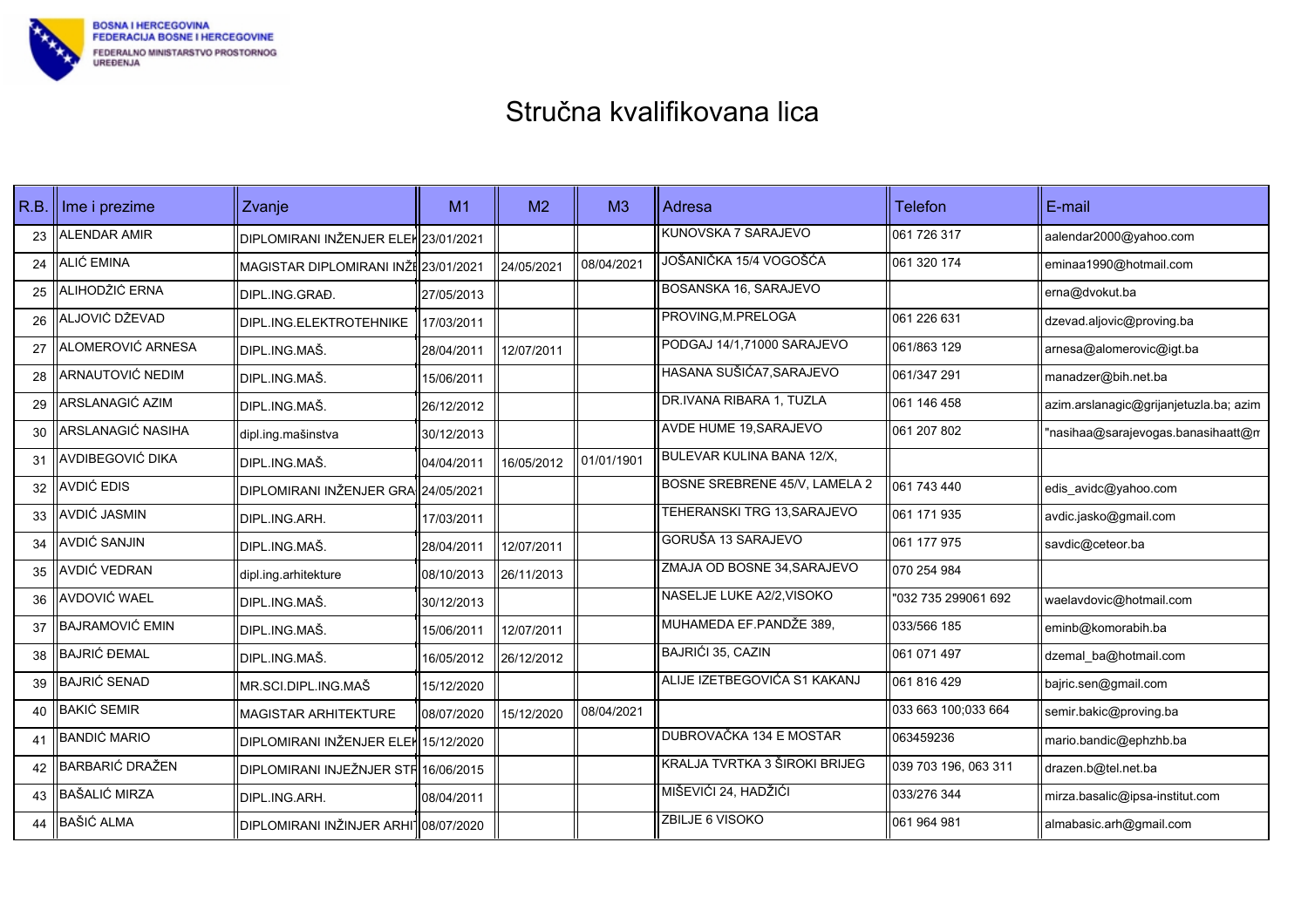

| R.B. | Ime i prezime           | Zvanje                              | M1         | M <sub>2</sub> | M <sub>3</sub> | Adresa                        | <b>Telefon</b>       | E-mail                                  |
|------|-------------------------|-------------------------------------|------------|----------------|----------------|-------------------------------|----------------------|-----------------------------------------|
| 45   | <b>BAŠIĆ MIRALEM</b>    | DIPL.ING.MAŠINSTVA                  | 30/12/2013 | 22/04/2014     |                | ISMETA MUJEZINOVIĆA 33, TUZLA | "035 363 800035 363  | contact@tehnopetrol.ba                  |
| 46   | <b>BAŠIĆ SAMIR</b>      | DIPL.ING.GRAĐ.                      | 26/12/2012 |                |                | RADIĆEVA 4, SARAJEVO          | 061 208 644          | bsamir@bih.net.ba                       |
| 47   | BEĆAREVIĆ SELMA         | <b>BACHELOR ARHITEKTURE</b>         | 08/11/2021 |                |                | MARKA MARULIĆA 1 SARAJEVO     | 062 107 982          | Becarevic.selma@hotmail.com             |
| 48   | BEĆIROVIĆ VEDRAN        | DIPL.ING.ARH                        | 20/11/2019 |                |                | TEHERANSKI TRG 4 SARAJEVO     | 061 739 821          | vedranbecirovic@gmail.com; crta.doo@    |
| 49   | <b>BEĆIRSPAHIĆ EDIN</b> | DIPL.ING.ELEKTROTEHNIKE             | 12/07/2011 | 16/05/2012     |                | GRADAČAČKA 27, SARAJEVO       | 1061 200 984         |                                         |
| 50   | <b>BEDIĆ ALMASA</b>     | DIPL.ING.GRAĐ                       | 26/12/2012 |                |                | VUKOVARSKA 103,TUZLA          | 061 885 681          | almasa.bedic@grijanjetuzla.ba; almasa   |
| 51   | <b>BEGANOVIĆ ERMIN</b>  | MAGISTAR ELEKTROTEHNIKE 23/12/2016  |            | 05/02/2020     | 08/04/2021     | 101. MUKB BB, CAZIN           | 061 489 279          | CAZING.2014@GMAIL.COM                   |
| 52   | <b>BEGANOVIĆ MAHIR</b>  | DIPL.ING.MAŠ.                       | 01/01/1901 |                |                | <b>ARMIJE BIH, TUZLA</b>      |                      |                                         |
| 53   | BEGANOVIĆ NERMANA       | DIPL.ING.GRAĐ                       | 30/11/2019 | 05/02/2020     |                | VRANDUČKA 41 ZENICA           | 032 430 806;032 431  | nermana.beganovic@gmail.com             |
| 54   | BEGOVIĆ ADNAN           | DIPL.ING.ARHITEKTURE                | 16/06/2016 |                |                | IBRAHIMA KAPETANOVIĆA 2A/2.   | 035 369 750; 070 201 |                                         |
| 55   | <b>BEGOVIĆ JUSUF</b>    | DIPL.ING.ELEKTROTEHNIKE             | 03/06/2013 |                |                | AMBASADORA DR.WAGNER          | 1061 173 648         |                                         |
| 56   | <b>BERBEROVIĆ EDIN</b>  | DOKTOR TEHNIČKIH NAUKA-I 16/11/2021 |            | 19/02/2022     |                | MOKUŠNICA 11 A ZENICA         | 1061 780 330         | edin.berberovic@unze.ba                 |
| 57   | BEŠLAGIĆ ANEL           | DIPL.ING.GRAĐ.                      | 16/05/2012 |                |                | M.MARULIĆA 17, SARAJEVO       | 1061 484 018         | anel.beslagic@jub.ba                    |
| 58   | BEŠLAGIĆ AZRA           | DIPL.ING.ELEKTROTEHNIKE             | 03/06/2013 |                |                | MALA SOLINA 6,TUZLA           | 035 304 460          | a.beslagic@elektroprivreda.ba           |
| 59   | BEŠLAGIĆ MAIDA          | DIPL.ING.MAŠ.                       | 03/06/2013 |                |                | ZAVNOBIH 7, TUZLA             | 1062 945 444         | beslagic.maida@gmail.com                |
| 60   | <b>BEVANDA IVAN</b>     | MAGISTAR INŽINJER ELEKTR 08/07/2020 |            |                |                | STJEPANA RADIĆA 48 MOSTAR     | 036 337 001:036 337  | ivan.bevanda@fsre.sum.ba                |
| 61   | <b>BIJEDIĆ DŽENANA</b>  | DIPL.ING.ARHITEKTURE                | 26/06/2014 |                |                | ČEKALUŠA 38, SARAJEVO         | 1033 226 530         |                                         |
| 62   | <b>BIJEDIĆ NERMIN</b>   | DIPL.ING.ELEKTROTEHNIKE             | 26/12/2012 | 28/06/2013     |                | STUPINE B5/5, TUZLA           | 1061 725 704         | nermin.bijedic@rudarskiinstituttuzla.ba |
| 63   | <b>BIJEDIĆ NEZIR</b>    | DIPL.ING.MAŠ.                       | 04/04/2011 |                |                | VAŠARIŠTE 16, 72230 ŽEPČE     | 061 162 296          |                                         |
| 64   | <b>BILALIĆ SABRIJA</b>  | DIPL.ING.ARHITEKTURE                | 27/06/2014 |                |                | GRADAČAĆKA 134, SARAJEVO      | 1061 190 626         |                                         |
| 65   | <b>BILALOVIĆ ZLATKO</b> | DIPL.ING.ARH.                       | 04/04/2011 |                |                | SALKE NEZEČIĆA 16, NOVI       | 061 209 096          | bzlatko@gmail.com                       |
| 66   | <b>BILINOVAC DIJANA</b> | DIPL.ING.GRAĐ                       | 20/11/2019 | 03/02/2020     | 08/04/2021     | ŠIROKI BRIJEG                 | 033 726 548,033 726  | dijana.bilinovac@beep.ba                |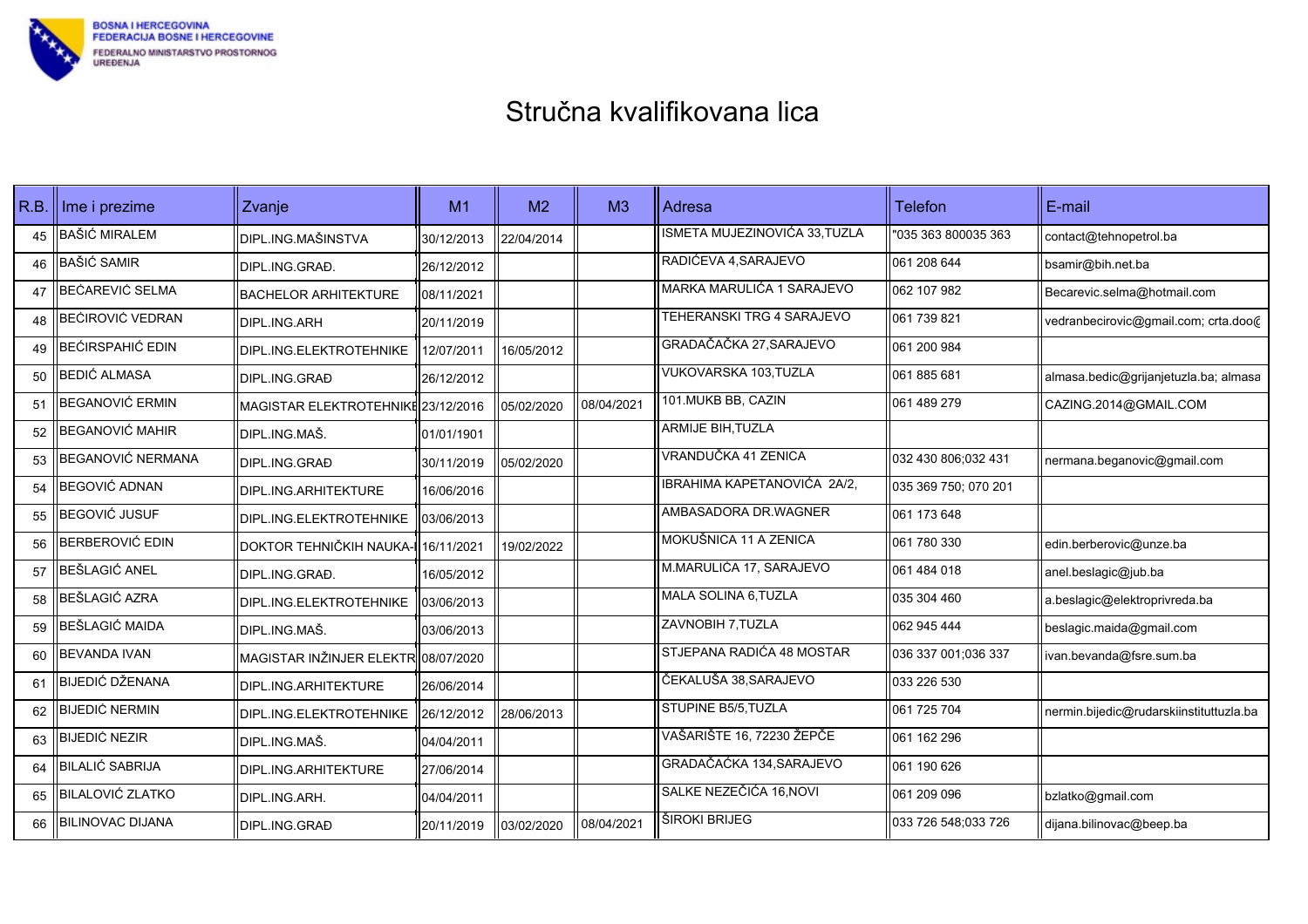

| R.B. | Ime i prezime            | Zvanje                               | M1         | M <sub>2</sub> | M <sub>3</sub> | Adresa                            | Telefon              | l E-mail                                           |
|------|--------------------------|--------------------------------------|------------|----------------|----------------|-----------------------------------|----------------------|----------------------------------------------------|
| 67   | <b>BJELOPOLJAK HEDIN</b> | DIPLOMIRANI INŽENJER MAŠ 16/06/2015  |            |                |                | BRATSVA JEDINSTVA 28 KAKANJ       | 1061 745 250         | hedinbjelopoljak@gmail.com                         |
| 68   | <b>BOJIĆ MEJRA</b>       | DIPLOMIRANI INŽENJER ARHI08/07/2020  |            | 19/10/2020     |                | KRANJČEVIĆEVA 43 SARAJEVO         | 036 512 300,036 512  | mejrao@gmail.com                                   |
| 69   | BOROVČANIN-ĆIRKOVIĆ      | DIPL.ING.ARH.                        | 18/12/2014 |                |                | DŽEMALA BIJEDIĆA 21, SARAJEVO     | 033 551 530          | ljilja.borovcanin@gmail.com                        |
| 70   | BOŠNJAK IGOR             | MAGISTAR STROJARSTVA                 | 08/07/2020 |                |                | DUBROVAČKA 112 MOSTAR             | 063 820 120          | igor.bosnjak@fsre.sum.ba                           |
| 71   | <b>BRAČKOVIĆ EMIR</b>    | DIPLOMIRANJI INŽENJER ARH08/07/2020  |            |                |                | KRANJČEVIĆA 29 SARAJEVO           | 061 533 444          | emir.brackovic@gmail.com                           |
| 72   | <b>BRČIĆ MERISA</b>      | IDIPL.ING.MAŠ.                       | 21/04/2014 |                |                | <b>GORNJI RAINCI BB, KALESIJA</b> | 035 363 800; 035 363 | contact@tehnopetrol.ba                             |
| 73   | <b>BRKOVIĆ ŠEFKET</b>    | dipl.ing.mašinstva                   | 08/04/2011 |                |                | Kasima Prohića 6/VI, SARAJEVO     | 061 183 437          |                                                    |
| 74   | <b>BRLJEVAC LEJLA</b>    | DIPL.ING.ARHITEKTURE                 | 21/04/2014 |                |                | SARAJEVSKA 75/A, ZENICA           | 032 402 245; 032 403 | lbrljevac@gmail.com; ze.plan@bih.net.              |
| 75   | <b>BUKOVAC GORAN</b>     | DIPL.ING.GRAĐ.                       | 18/12/2014 |                |                | STJEPANA RADIĆA 6, MOSTAR         |                      | goran.bukovac@hotmail.c  goran.bukovac@hotmail.com |
| 76   | <b>BURAZEROVIĆ NIZAR</b> | DIPL.ING.ARH.                        | 23/12/2016 |                |                | <b>HRGIĆA 10 SARAJEVO</b>         | 033 252 740          |                                                    |
| 77   | <b>BURAZOR MLADEN</b>    | DIPL.ING.ARHITEKTURE                 | 26/06/2014 |                |                | MARKA MARULIĆA 2C, SARAJEVO       | 061 835 445          |                                                    |
| 78   | <b>BURAZOROVIĆ NADA</b>  | DIPL.ING.ELEKTROTEHNIKE              | 12/07/2011 | 16/05/2012     |                | RAHIMA ĆATOVIĆA                   | 061 389 118          |                                                    |
| 79   | <b>BURZIĆ JASMIN</b>     | DIPL.ING.MAŠ.                        | 04/04/2011 |                |                | MARKA MARULIĆA 19, SARAJEVO       | 061/186 018          | jasmin.burzic@climatrade.com.ba                    |
| 80   | <b>BUTUROVIĆ KENAN</b>   | DIPL.ING.ARH.                        | 30/12/2013 |                |                | <b>GRADA BAKUA 11, SARAJEVO</b>   | 033 711 300,033 711  | kenan@coning.ba                                    |
| 81   | ČAMDŽIĆ EMINA            | <b>BA.DIPL.ARH.MA</b>                | 18/12/2014 |                |                |                                   |                      |                                                    |
| 82   | ČAMDŽIĆ INDIRA           | DIPL.ING.ARH.                        | 19/12/2011 |                |                | STUPINE B-13/B, TUZLA             | 061 179 801          | cam.indira@gmail.com                               |
| 83   | ČAMDŽIĆ SANJA            | DIPL.ING.ARH.                        | 19/12/2011 |                |                | RAMIZA SALČINA 19 SARAJEVO        | 061 345 783          |                                                    |
| 84   | ČAUŠEVIĆ AMRA            | DIPL.ING.ARH.                        | 12/07/2011 |                |                | NEDIMA FILIPOVIĆA 13, SARAJEVO    | 061 382 044          |                                                    |
| 85   | ČAUŠEVIĆ HARIS           | DIPLOMIRANI INŽNJER ELEKT 26/04/2021 |            |                |                | SAFETA AHMETSPAHIĆA 3             | 061 536 968          | haris.causevic@epbih.ba                            |
| 86   | ČAUŠEVIĆ OSMAN           | DIPL.ING.MAŠ.                        | 15/06/2011 | 12/07/2011     | 08/04/2021     | VRNOGRAČKA BB, VELIKA KLADUŠA     | 066 158 158          | causevic.osman@gmail.com                           |
| 87   | ČAVAR TIHOMIR            | dipl.ing.mašinstva                   | 26/12/2012 | 28/06/2013     |                | A.Šenoe 5, MOSTAR                 | 063 790 016          | tihomircavar@yahoo.com                             |
| 88   | <b>ĆEJVAN AIDA</b>       | DIPL.ING.ARH.                        | 23/12/2016 | 05/02/2020     |                | BIHAĆKE REPUBLIKE BLOK B,K-2,     | l062 968 549         | aida.cejvan@gmail.com                              |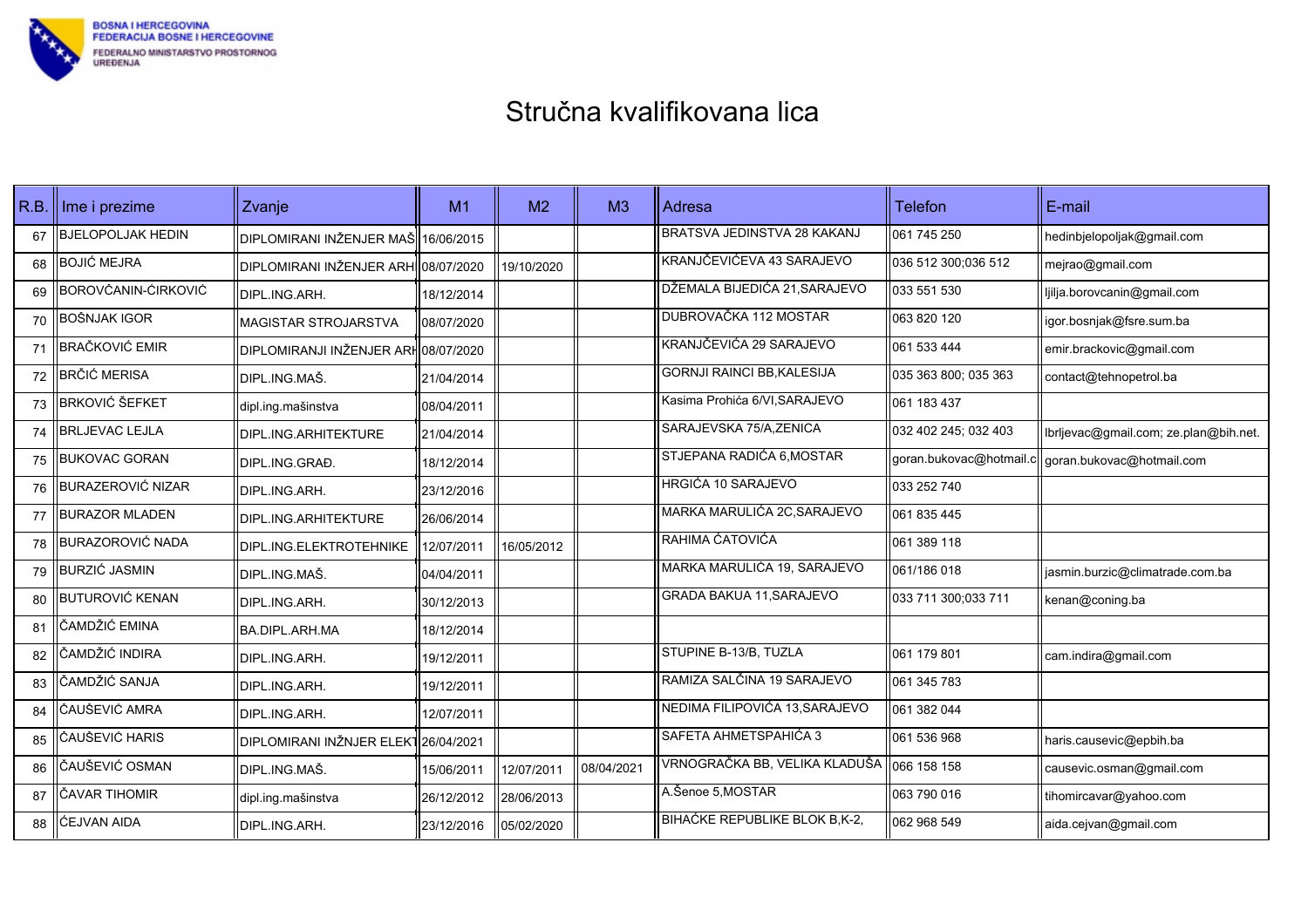

| R.B. | Ime i prezime         | Zvanje                               | M <sub>1</sub> | M <sub>2</sub> | M <sub>3</sub> | Adresa                             | <b>Telefon</b>          | E-mail                              |
|------|-----------------------|--------------------------------------|----------------|----------------|----------------|------------------------------------|-------------------------|-------------------------------------|
| 89   | ČEKIĆ BENJAMIN        | MAGISTAR MAŠINSTVA DIPL.             | 14/03/2016     | 05/02/2020     | 15/09/2020     | BRAĆE KRŠO 43 VOGOŠĆA              | 033 563 586             | bcekic@ceteor.ba                    |
| 90   | ČENGIĆ IBRAHIM        | DIPL.ING.MAŠ.                        | 19/12/2011     |                |                | ZMAJA OD BOSNE 68, SARAJEVO        | 062/467 751             | ibrahimcengic@yahoo.com; igt@bih.ne |
| 91   | ĆIBER VEDAD           | DIPL.ING.ARH.                        | 17/03/2011     |                |                | Milana preloga bb Sarajevo Proving | 061 158 343             | vedad.ciber@proving.ba              |
| 92   | ČIVČIĆ SVJETLANA      | DIPLOMIRANI INŽENJER GRA 14/03/2016  |                |                |                | UZUNOVIĆA 18 BRČKO                 | 049 240 813             | csvjetlana@yahoo.com                |
| 93   | ČOLAK ELDIN           | DIPL.ING.GRAĐ.                       | 04/04/2011     |                |                | SULEJMANA KAPIĆA BB,70220 DONJI    |                         |                                     |
| 94   | ČOMIĆ ALEKSANDAR      | DIPL.ING.ELEKTROTEHNIKE              | 04/04/2011     |                |                | <b>GORNJE POLICE, TREBINJE</b>     | 065 904 103             |                                     |
| 95   | <b>ĆOROVIĆ FEJSAL</b> | MAGISTAR MAŠINSTVA-DIPL.             | 18/12/2021     |                |                | AKIFA ŠEREMETA 44 SARAJEVO         | 062 316272              | fejsal.corovic@enova.ba             |
| 96   | ČUBRO AJDIN           | DIPLOMIRANI INŽINJER GRAE 08/07/2020 |                |                |                | ALIJE IZETBEGOVIĆA 14 BREZA        | 032 789 050;032 789     | cubro.ajdin85@gmail.com             |
| 97   | <b>ĆUK MARIO</b>      | DIPL.ING.GRAĐ.                       | 18/12/2014     | 03/02/2020     |                | BLEIBURŠKIH ŽRTAVA 69A, MOSTAR     | 063 801 787             | projektiranje@zagrebinspekt.com     |
| 98   | ČULJAK IVANA          | DIPL.ING.GRAĐ.                       | 28/04/2011     | 19/10/2020     | 08/04/2021     | 11 lipnja 13 MOSTAR                | 036 334 280             | ivana.culjak@zgi.eu                 |
| 99   | DAIDŽIĆ HODŽIĆ ELVANA | DIPL.ING ARHITEKTURE                 | 21/04/2014     |                |                | <b>BRAĆE BEGIĆ 6, SARAJEVO</b>     | 033 562 139;033 562     | Elvanadh62@gmail.com                |
| 100  | DAMADŽIĆ ALI          | MAGISTAR DIPLOMIRANI INŽ 23/01/2021  |                | 08/11/2021     |                |                                    | 062 915 738             | damadzic.ali@gmail.com              |
| 101  | ĐEKIĆ MARIJA          | DIPL.ING.ARHITEKTURE                 | 10/07/2014     |                |                | BRČANSKA 15, SARAJEVO              | 061 489 882             | marijadekic@gmail.com               |
| 102  | DELALIĆ NIJAZ         | DIPL.ING.MAŠ.                        | 12/07/2011     | 16/05/2012     |                | HRVATIN 12, SARAJEVO               | 061 137 212             | delalic@mef.unsa.ba                 |
| 103  | DELIĆ AMIR            | DIPL.ING.ARH.                        | 28/04/2011     |                |                | BOSANSKA 16,BIHAĆ                  |                         |                                     |
| 104  | <b>DELIĆ MERIMA</b>   | DIPLOMIRANI INŽENJER ARH             | 19/02/2022     |                |                | ANTUNA HANGIJA 130 SARAJEVO        | 061 364 935             | merimadelic1@gmail.com              |
| 105  | <b>DELIĆ RUSMIR</b>   | DIPLOMIRANI INŽENJER GRA 23/01/2021  |                | 26/04/2021     |                | <b>BREZIK BB SREBRENIK</b>         | 062 129 815             | rusmir.de@hotmail.com               |
| 106  | DELIĆ-IBUKIĆ SEAD     | DIPL.ING.ELEKTROTEHNIKE              | 30/12/2013     | 22/04/2014     |                | OZIMICE II B1 D2                   | 037 228 195;037 228 197 | euroing@euroing.ba                  |
| 107  | ĐELMIĆ SENAD          | DIPL.ING.ARH.                        | 18/12/2014     |                |                | HUSEIN KAPETANA GRADAŠČEVIĆA       | 061 798 925             |                                     |
| 108  | <b>DEMBER ERVIN</b>   | DIPL.ING.GRAĐ.                       | 03/06/2013     | 05/02/2020     |                | ARMIJE BIH, TUZLA                  | 061 739 121             | ervin@crp.org.ba                    |
| 109  | <b>DEMIROVIĆ ENES</b> | DIPLOMIRANI INŽENJER ELEH 15/12/2020 |                |                |                | STUPINE C1 LAM B 14 B TUZLA        | 062 130 426             | enes.demirovic@grijanjetuzla.ba     |
| 110  | DEMIROVIĆ MENSUR      | dipl.ing.mašinstva                   | 30/12/2013     | 22/04/2014     |                | <b>ARMIJE BIH 18, TUZLA</b>        | 035 363 800,035 363 801 | contact@tehnopetrol.ba              |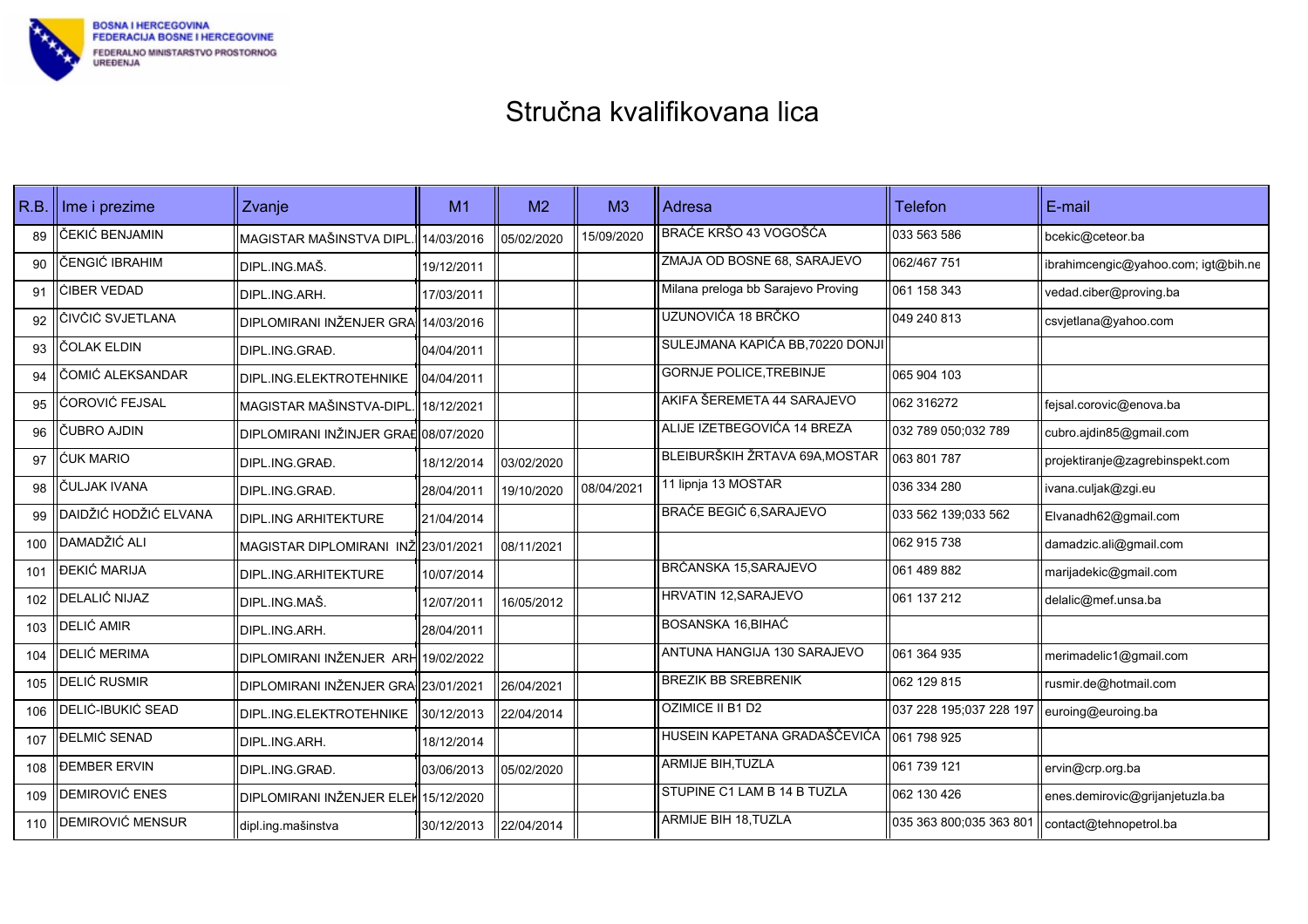

| R.B. | $\parallel$ lme i prezime | Zvanje                                            | M1         | M <sub>2</sub> | M <sub>3</sub> | Adresa                                      | <b>Telefon</b>       | E-mail                           |
|------|---------------------------|---------------------------------------------------|------------|----------------|----------------|---------------------------------------------|----------------------|----------------------------------|
| 111  | DEOVIĆ KERIM              | MAGISTAR MAŠINSTVA                                | 23/01/2021 | 26/04/2021     |                |                                             | 061 303 763          | Kerim.deovic@proving.ba          |
| 112  | DERVIŠEVIĆ AIDA           | DIPLOMIRANI INŽENJER ARHI26/04/2021               |            |                |                | NURIJE POZDERCA 13 CAZIN                    | 062 764 012          | aida.dervisevic@gmail.com        |
| 113  | <b>DJANA HARIS</b>        | DIPL.ING.MAŠ.                                     | 28/04/2011 | 16/05/2012     |                | OMLADINSKIH RADNIH BRIGADA                  | 061 170 391          | hdjana@yahoo.com                 |
| 114  | <b>ĐOGO ĐORĐE</b>         | DIPL.ING.ELEKTROTEHNIKE                           | 04/04/2011 |                |                | ADEMA BUĆE DO 400, SARAJEVO                 | l066 266 768         |                                  |
| 115  | DRECA JELENA              | DIPLOMIRANI INŽINJER ARHI <sup>-</sup> 08/07/2020 |            |                |                | MALTA 19/VIII SARAJEVO                      | 033 211 534:033 223  | jelena.dreca@szpfbih.gov.ba      |
| 116  | DRMAĆ LUKA                | INŽENJER ELEKTROTEHNIKE 23/01/2021                |            |                |                | JASENICA 33 MOSTAR                          | 063 050 956          | lukadrmac1996@gmail.com          |
| 117  | DROPIĆ MEHMED             | DIPL.ING.ARH.                                     | 16/05/2012 |                |                | MAKA DIZDARA B8/II 50, TUZLA                | 061/892 912          | ambijent@bih.net.ba              |
| 118  | <b>DUGALIJA EMIR</b>      | DIPL.ING.MAŠ.                                     | 17/03/2011 |                |                | DR. FETAHA BEĆIRBEGOVIĆA                    | 061/390 169          | emir.dugalija@clima-trade.com    |
| 119  | DUPANOVIĆ AJDIN           | DIPL.ING EL.                                      | 20/11/2019 | 05/02/2020     | 15/09/2020     | MEHMEDA DŽANIĆA LAMELA 1                    | 037 307 950;037 307  | ajdin.dupanovic@euroing.ba       |
| 120  | DURAKOVIĆ TARIK           | DIPL.ING.GRAĐ.                                    | 19/12/2011 |                |                | BARICA 160, VOGOŠĆA                         | 061/219 863          | durakovic_tarik@hotmail.com      |
| 121  | DURMIĆ IRFAN              | dipl.ing.elektrotehnike                           | 03/06/2013 |                |                | Zaima Šarca 36, SARAJEVO                    | 061 216 041          |                                  |
| 122  | DURMIŠEVIĆ DŽENANA        | DIPL.ING.MAŠ.                                     | 03/06/2013 |                |                | VIŠNJIK 35a, SARAJEVO                       | 1061 480 090         | dzenana.durmisevic@mpz.ks.gov.ba |
| 123  | DŽAKA BESIM               | DIPL.ING.MAŠ.                                     | 17/03/2011 |                |                | GRADAČAČKA 136, SARAJEVO                    | 061 157 515          | besim.dzaka@gmail.com            |
| 124  | DŽEBA DARKO               | DIPL.ING.STROJARSTVA                              | 18/12/2014 |                |                | <b>BISKUPA ČULE BB, MOSTAR</b>              | 063 319 996          | darko@tehnozastita.ba            |
| 125  | DŽEBO TEHVIDA             | DIPL.ING.ARH.                                     | 26/12/2012 |                |                | MIROSLAVA KRLEŽE 21, SARAJEVO               | 062 527 275          | tehvida.dzebo@msp.ks.gov.ba      |
| 126  | DŽINDO SUAD               | DIPL.ING.GRAĐ.                                    | 12/07/2011 |                |                | MARCELA ŠNAJDERA 9B, SARAJEVO               | 061 472 886          |                                  |
| 127  | DŽIZIĆ MELIHA             | DIPL.ING.ELEKTROTEHNIKE                           | 03/06/2013 |                |                | ŽRTAVA FAŠIZMA 2, SARAJEVO                  | 033 751 308          | meliha.k@elektroprivreda.ba      |
| 128  | DŽOLAN ANTE               | dipl.ing.građevine                                | 03/06/2013 |                |                | Građ.fakultet sveučilišta u                 | 1063 166 193         | ante.dzolan@gfmo.ba              |
| 129  | DŽUBUR SOKOLOVIĆ          | <b>DIPL.ING.MAŠINSTVA</b>                         | 21/04/2014 |                | 15/09/2020     | BEHDŽETA MUTEVELIĆA                         | 033 450 030; 033 714 | sibela.dzs@toplane-sa.co.ba      |
| 130  | EKMEŠČIĆ AMINA            | DIPLOMIRANI INŽENJER MAŠ 19/02/2022               |            |                |                | ARMIJE BIH 2 ZENICA                         | 061 780 209          | amina.ekmescic@esta.ba           |
| 131  | <b>EMINI HALID</b>        | DIPL.ING.MAŠ.                                     | 04/04/2011 |                |                |                                             | 033/567 423          | halid.emini@unioninvest.net      |
| 132  | <b>EMINOVIĆ DINO</b>      | DIPLOMIRANI INŽENJER MAŠ 08/11/2021               |            |                |                | DOBROVOLJNIH DAVALACA KRVI 4C   062 746 670 |                      | dino.eminovic@unze.ba            |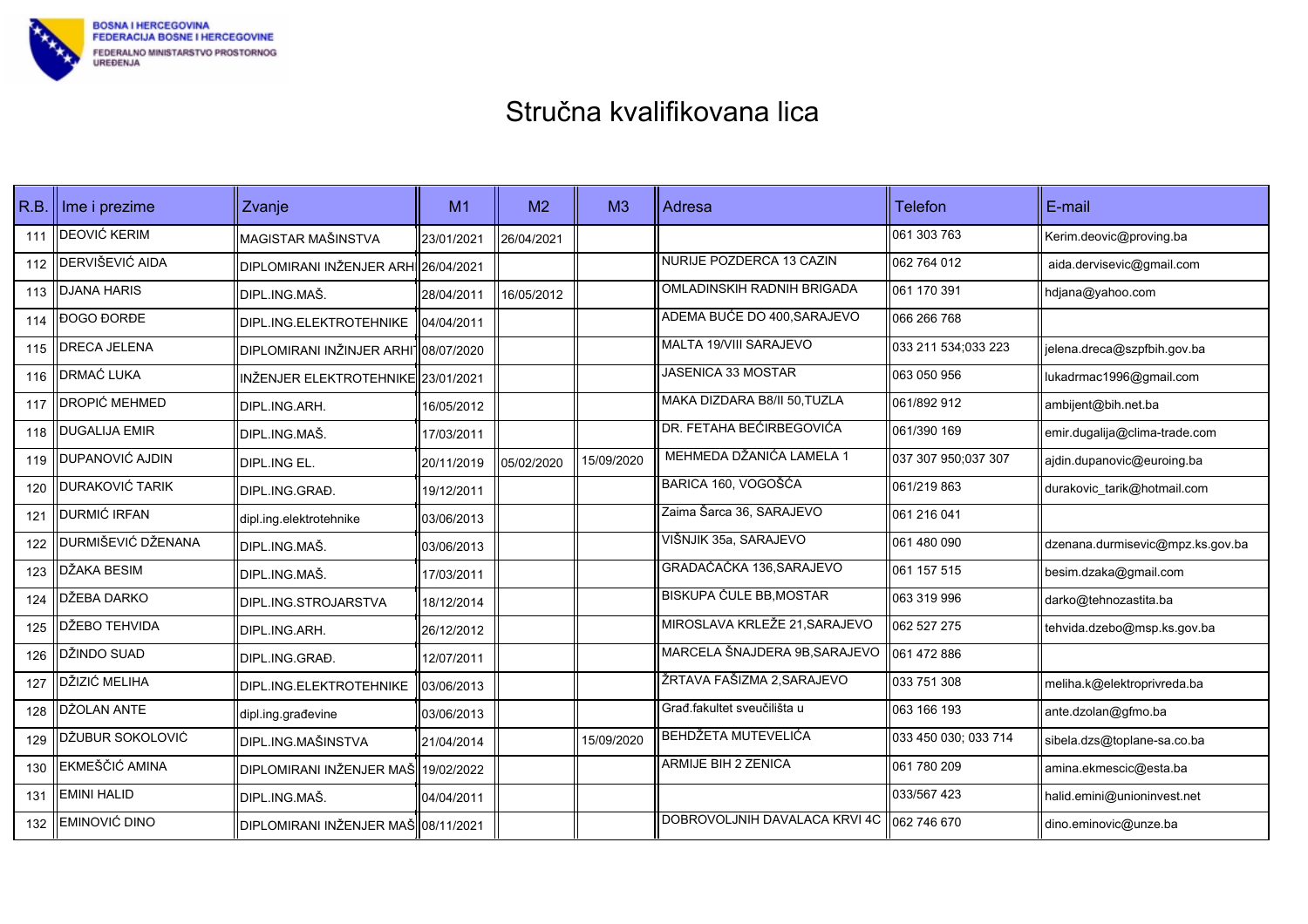

| R.B. | Ime i prezime           | Zvanje                               | M <sub>1</sub> | M <sub>2</sub> | M <sub>3</sub> | Adresa                           | <b>Telefon</b>       | E-mail                              |
|------|-------------------------|--------------------------------------|----------------|----------------|----------------|----------------------------------|----------------------|-------------------------------------|
| 133  | EMIRHAFIZOVIĆ IVANA     | Administrator                        |                |                |                | Marka Marulica                   |                      |                                     |
| 134  | FAZLIĆ MAIDA            | DIPLOMIRANI INŽENJER ARHI26/04/2021  |                |                |                | <b>GRBAVIČKA SARAJEVO</b>        |                      | maida.fazlic@gmail.com              |
| 135  | FEJZIBEGOVIĆ SEMRA      | DIPL.ING.MAŠINSTVA                   | 27/06/2014     |                | 08/07/2021     | ALIPAŠINA 47, SARAJEVO           | 033 492 332          | fejzibegovics@novosarajevo.ba       |
| 136  | FEJZIĆ IRMA             | DIPLOMIRANI INŽENJER AHIT 24/05/2021 |                | 18/12/2021     |                | KRAĆULE 11 SARAJEVO              | 061 135 358          | Irmafejzic1@gmail.com               |
| 137  | FEROVIĆ MAJA            | DIPL.ING.ARH.                        | 23/12/2016     |                |                | MUHAMEDA EF. PANDŽE 11,          | 061 491 060          |                                     |
| 138  | FESTIĆ ERMINA           | DIPLOMIRANA INŽENJERKA N11/03/2022   |                |                |                |                                  |                      |                                     |
| 139  | FRANJIĆ PAULA           | DIPLOMIRANI STROJAKRSKI I 19/02/2022 |                |                |                | METKOVAČKA BB ČAPLJINA           | 063 437 993          | paula.franjic@zik-mo.ba             |
| 140  | <b>GACO ADELA</b>       | DIPL.ING.GRAĐEVINE                   | 16/04/2014     |                |                | DŽEMALA BIJEDIĆA 11, SARAJEVO    | 033 678 876          |                                     |
| 141  | <b>GAFIĆ ZLATAN</b>     | DIPL.ING.ELEKTROTEHNIKE              | 12/07/2011     | 16/05/2012     |                | ADIJA MULABEGOVIĆA               | 061 473 044          | eldis@bih.net.ba                    |
| 142  | <b>GAJIĆ RANKO</b>      | DIPLOMIRANI INŽENJER ARHI01/10/2014  |                |                |                |                                  |                      |                                     |
| 143  | <b>GAKIĆ IVAN</b>       | DIPL.ING.ELEKTROTEHNIKE              | 30/12/2013     |                |                | ZAIMA ŠARCA 42, SARAJEVO         | 033 258 265;033 209  | 'gakicivan@gmail.comivan.gakic@zpr. |
| 144  | <b>GALIĆ MIROSLAV</b>   | DIPLOMIRANI INŽENJER STR(16/06/2015  |                |                |                | HAJDUKA MIJATA TOMIĆA 3          | 063 329 777          |                                     |
| 145  | GALIJAŠEVIĆ MUHAMED     | DIPL.ING.GRAD.                       | 15/07/2011     |                |                | TRG MLADIH, DUPLEX II, VELIKA    | 061/181 143          | amgprojekt@yahoo.com                |
| 146  | GANILOVIĆ DARKO         | DIPL.ING.MAŠ.                        | 30/12/2013     |                |                | BATKUŠA 40, DONJA SLATINA, ŠAMAC | 053 810 111;053 812  | darkog@modricaoil.com               |
| 147  | <b>GAVRANOVIĆ ADNAN</b> | DIPL.ING.MAŠINSTVA                   | 21/04/2014     |                |                | KOČEVSKA ČIKMA 3B, ZENICA        | 032 402 245; 032 403 | "gavranovicado@yahoo.com;ze.plan@   |
| 148  | <b>GERIN ADIS</b>       | IDIPL.ING.MAŠ.                       | 03/06/2013     | 28/06/2013     |                | JOŠANIČKA 92, SARAJEVO           | 062 342 029          | adis@dvokut.ba                      |
| 149  | <b>GORO KENAN</b>       | DIPL ING MAŠ.                        | 17/03/2011     |                |                | AERODROMSKA 66,71210 ILIDŽA      | 061/730 440          | kenan_goro1@yahoo.com               |
| 150  | GRBEŠIĆ MARKO           | DIPLMIRANI INŽENJER ELEKT 15/12/2020 |                |                |                |                                  |                      |                                     |
| 151  | <b>GROZDANIĆ ELVIS</b>  | DIPLOMIRANI INŽENJER ARHI 15/12/2020 |                |                |                | BOSANSKIH ŠEHIDA 37 BIHAĆ        | 061 466 323          | e_grozdanic@hotmail.com             |
| 152  | <b>GROZDANIĆ SAMIR</b>  | DIPL.ING.GRAĐ.                       | 26/12/2012     | 05/02/2020     |                | BOSANSKIH ŠEHIDA 37, BIHAĆ       | 061 802 103          | Samir.grozdanic@euroing.ba          |
| 153  | <b>GUŠMIROVIĆ SEAD</b>  | <b>DIPL.ING.MAŠINSTVA</b>            |                | 26/06/2014     |                | MARIA MIKULIĆA 91, SARAJEVO      | 033 703315           |                                     |
| 154  | <b>GUTIĆ AMIR</b>       | DIPLMIRANI INŽENJER ELEKT 15/12/2020 |                | 26/04/2021     |                | IZETA SARAJLIĆA C9LIII TUZLA     | 062 333 879          | agutic@yahoo.com                    |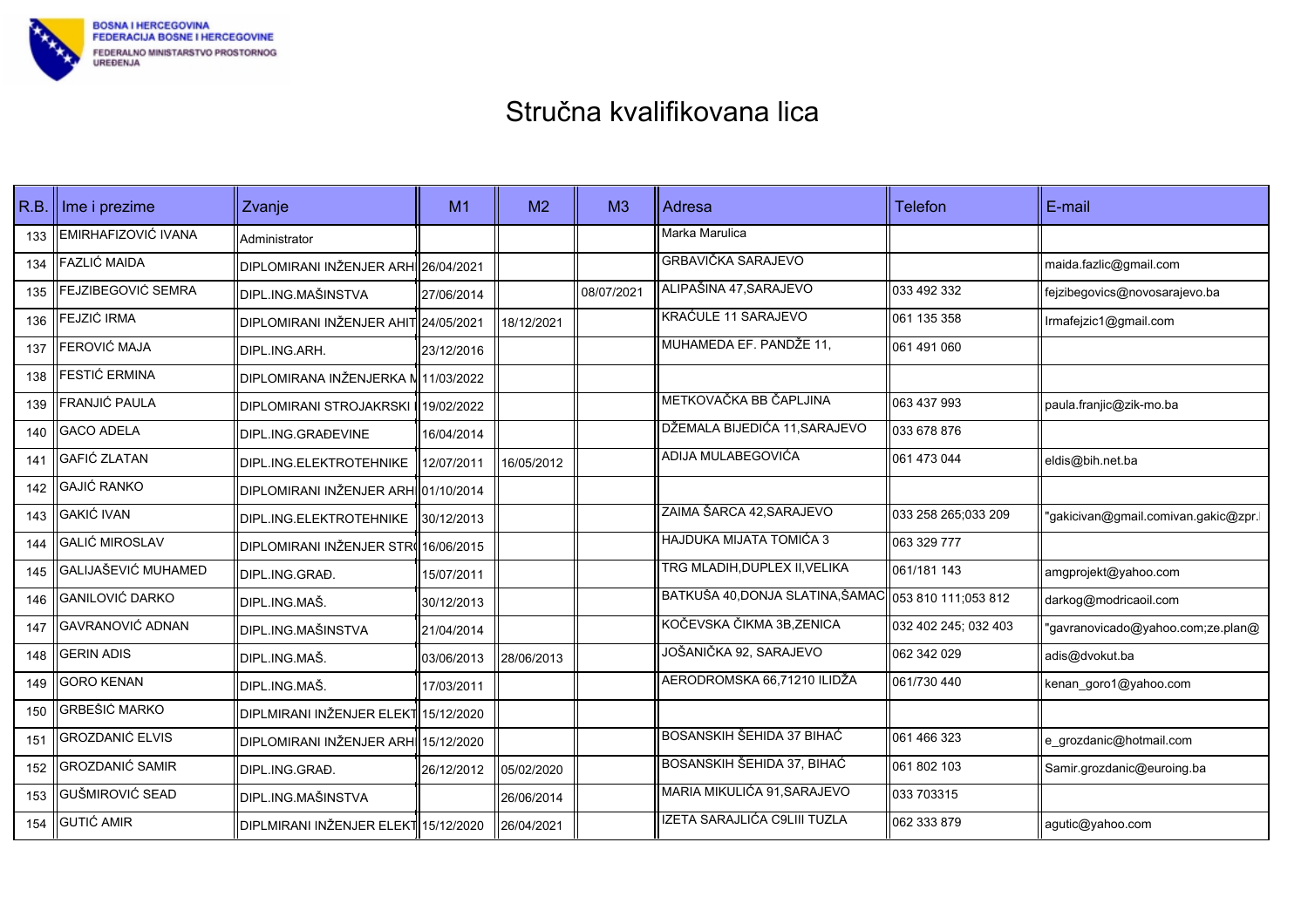

| R.B. | Ime i prezime           | Zvanje                               | M <sub>1</sub> | M <sub>2</sub> | M <sub>3</sub> | Adresa                          | <b>Telefon</b>          | E-mail                               |
|------|-------------------------|--------------------------------------|----------------|----------------|----------------|---------------------------------|-------------------------|--------------------------------------|
| 155  | <b>GUZIN HARIS</b>      | DIPL.ING.ARH.                        | 15/06/2011     |                |                | <b>RADE BITANGE 12 MOSTAR</b>   | 061 185 972             | hara.72@hotmail.com                  |
| 156  | HADŽIAHMETOVIĆ EDIN     | IDIPL.ING.MAŠ.                       | 17/03/2011     | 16/05/2012     | 08/04/2021     |                                 |                         |                                      |
| 157  | HADŽIAHMETOVIĆ HALIMA   | DIPL.ING.MAŠ.                        | 15/07/2011     |                |                | MUFTIJE DŽABIĆA 4,SARAJEVO      | 061/162 046             | halima@mef.unsa.ba                   |
| 158  | HADŽIBEGANOVIĆ SEAD     | DIPL.INŽENJER ARHITEKTURI 16/06/2016 |                |                |                | BOLNIČKA 34, SARAJEVO           | 061 714 907             |                                      |
| 159  | HADŽIĆ DIJANA           | DIPL.ING.GRAĐ.                       | 28/04/2011     |                |                | ZUKE DŽUMHURA 2, SARAJEVO       | 063/891 747             | dijanahd@gnet.ba                     |
| 160  | HADŽIĆ EMINA            | DIPL.ING.GRAĐ.                       | 30/12/2013     |                |                | MAKA DIZDARA B1/12B, TUZLA      | 035 363 800:035 363 801 | contact@tehnopetrol.ba               |
| 161  | HADŽIKADIĆ ELVIS        | IDIPL.ING.MAŠ.                       | 15/07/2011     | 16/05/2012     |                | TRG SARAJEVSKE OLIMPIJADE       | 061 505 900             | ehadzikadic@ceteor.ba                |
| 162  | HADŽIMURATOVIĆ LEONIDA  | DIPL.ING.ARH.                        | 04/04/2011     | 05/02/2020     | 15/09/2020     | SKENDERIJA 22/XI, SARAJEVO      | 061/485 096             | hleonida@hidrogradnja.ba; hidrogradn |
| 163  | HAIRLAHOVIĆ MUJAGA      | DIPL.ING.ELEKTROTEHNIKE              | 15/07/2011     | 26/12/2012     |                | MUSLIMANSKIH BRIGADA 140, 77220 | 061/155 465             | etham99@gmail.com                    |
| 164  | HAJRULAHOVIĆ HASE       | DIPL.ING.MAŠINSTVA                   | 10/07/2014     | 29/12/2014     |                | 517.OSLOBODILAČKE BRIGADE       | 037 513 665             | ag.cazin@gmail.com                   |
| 165  | HAKALOVIĆ BUBALO EDINA  | DIPL.ING.ELEKTROTEHNIKE              | 03/06/2013     |                |                | RIBIĆI BB, KONJIC               | 061 327 684             | ed.hakalovic@elektroprivreda.ba      |
| 166  | HALILOVIĆ EMINA         | MAGISTAR GRAĐEVINARSTV. 24/05/2021   |                |                |                | SARAJEVSKA 28 TUZLA             | 061637023               | eemmiina@hotmail.com                 |
| 167  | HALILOVIĆ LAMIJA        | DIPL.ING.ARH.                        | 27/05/2013     |                |                | HALILBAŠIĆA 42, SARAJEVO        | 061 250 920             | lamija.ha@gmail.com                  |
| 168  | <b>HALJICKI BILJANA</b> | DIPL.ING.ARH.                        | 04/04/2011     |                |                | GORICA 43, SARAJEVO             | 063/891 745             | vinditip@yahoo.com                   |
| 169  | HANDŽIĆ SENAD           | DIPL.ING.GRAĐ.                       | 05/04/2011     |                |                | K.J.K.P. SARAJEVOGAS D.O.O.     |                         |                                      |
| 170  | HARBAŠ NIHAD            | DIPL.ING.MAŠ.                        | 19/12/2011     | 16/05/2012     | 08/04/2021     | RADIĆEVA 4 SARAJEVO             | 062 333 432             | nihadharbas@gmail.com                |
| 171  | HARDAUŠ ERMIN           | <b>DIPL.ING.MAŠINSTVA</b>            | 26/06/2014     |                |                | KUČIĆI BB, KAKANJ               | 062 224 638             | ermin.hardaus@kakanj.com.ba          |
| 172  | HASANBEGOVIĆ ELDIN      | DIPL.ING ELEKTROTEHNIKE              | 16/04/2014     |                |                | TRG SARAJEVSKE OLIMPIJADE       | 061 577 757             |                                      |
| 173  | HASANIĆ RAMIZ           | DIPL.ING.ELEKTROTEHNIKE              | 01/01/1901     |                |                | ZENIČKA ULICA 3, MAGLAJ         |                         |                                      |
| 174  | HASANOVIĆ MEHMED        | DIPL.ING.MAŠINSTVA                   | 18/12/2014     | 29/12/2014     | 08/04/2021     | ALIJE IZETBEGOVIĆA,LAMELA       | 062 344 412             | hasanovic.mehmed@gmail.com           |
| 175  | HASANOVIĆ MIRSAD        | DIPL.ING.MAŠ.                        | 04/04/2011     | 12/07/2011     |                | DŽ.BIJEDIĆA 15,BIHAĆ            | 061 155 926             | intering@bih.net.ba                  |
| 176  | <b>HERENDA ASJA</b>     | DIPL.ING.ARH                         | 16/06/2015     | 05/02/2020     | 08/04/2021     | DEJZINA BIKIĆA 4B               | 061 234 971             | asja.damadzic@hotmail.com            |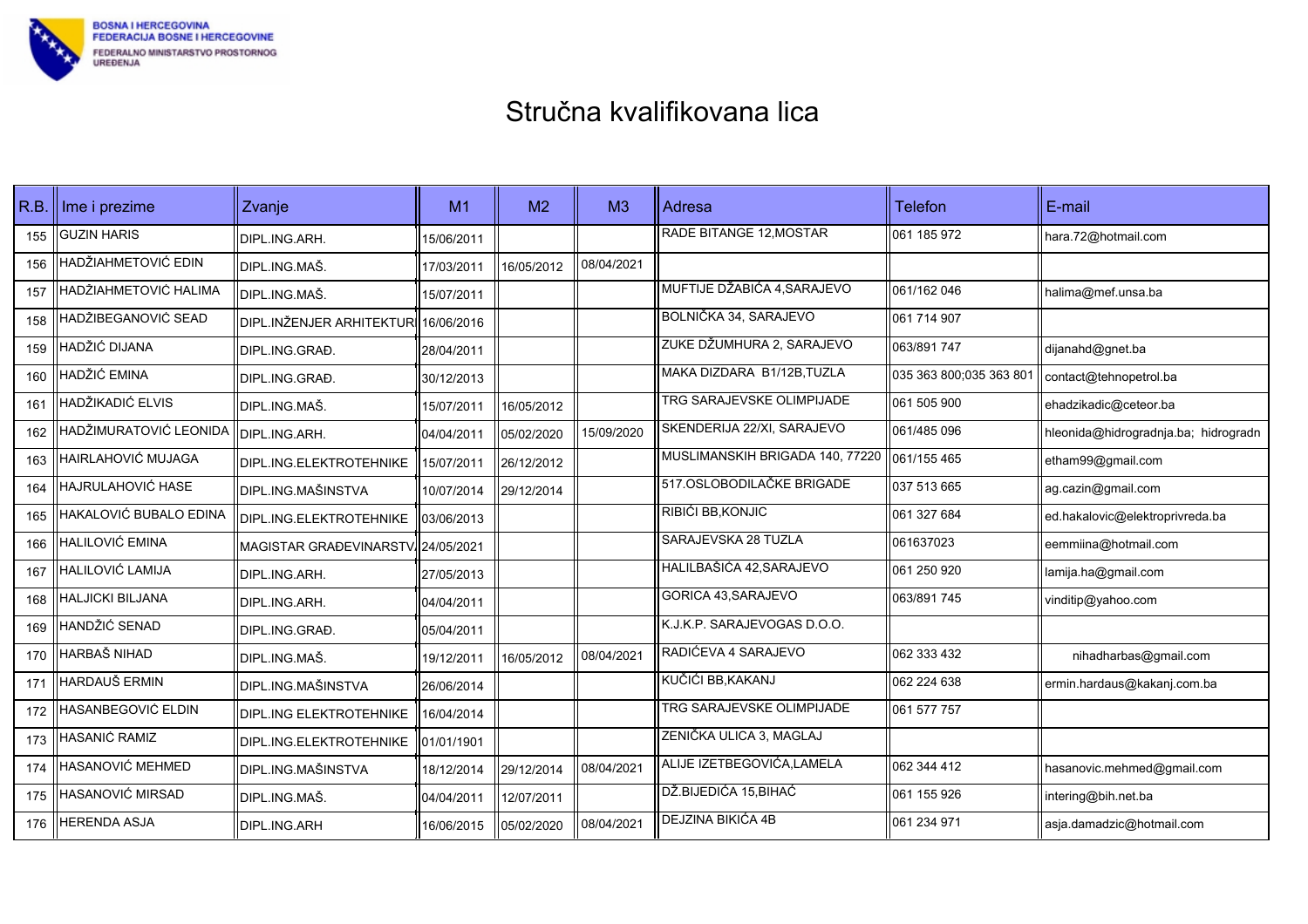

| R.B. | Ime i prezime           | Zvanje                              | M <sub>1</sub> | M <sub>2</sub> | M <sub>3</sub> | Adresa                            | <b>Telefon</b>       | E-mail                               |
|------|-------------------------|-------------------------------------|----------------|----------------|----------------|-----------------------------------|----------------------|--------------------------------------|
| 177  | HIMZANIJA ĐENANA        | DIPL.ING.ARH.                       | 23/12/2016     |                |                | PINJE BAJRAKTARA 15, SARAJEVO     | 033 252 645          |                                      |
| 178  | HODŽIĆ ADNAN            | DIPL ING MAŠ.                       | 17/03/2011     |                |                | REHAU D.O.O. SEMIZOVAC BB,71321   | 033 475 507          | Adnan.Hodzic@rehau.com               |
| 179  | HODŽIĆ DAIDŽIĆ ELVANA   | DIPL.ING.ARH.                       | 21/04/2014     |                |                | <b>BRAĆE BEGIĆ 6, SARAJEVO</b>    |                      |                                      |
| 180  | HODŽIĆ EMIR             | DIPL.ING.GRAĐ.                      | 26/12/2012     |                |                | RUDARSKI INSTITUT                 | 063 910 009          | emir.hodzic@hotmail.com              |
| 181  | HODŽIĆ ZEHRUDIN         | DIPL.ING.ELEKTROTEHNIKE             | 17/03/2011     | 12/07/2011     | 08/04/2021     | ĆIRE TRUHELKE 10B1,72000 ZENICA   | 061 757 939          | zehrudinhodzic@gmail.com             |
| 182  | <b>HRNJIĆ MEHMED</b>    | DIPL.ING.MAŠ.                       | 17/03/2011     | 16/05/2012     | 15/09/2020     | DONJI HADŽIĆI 9,71240 HADŽIĆI     | 061 349 108          | mehmed.hrnjic@mod.gov.ba             |
| 183  | <b>HULUSIĆ MIRZA</b>    | dipl.ing.arhitekture                | 03/06/2013     |                |                | Grbavička 67, SARAJEVO            | 061 738 822          |                                      |
| 184  | <b>HUREM AMIR</b>       | DIPL.ING.MAŠ.                       | 04/04/2011     |                |                | CENTAR, SARAJEVO                  | 061/243 109          | amir.hurem@unioninvest.net           |
| 185  | HUSEINOVIĆ MIDHAT       | DIPL.ING.ELEKTROTEHNIKE             | 28/04/2011     | 12/07/2011     | 01/01/1901     | HUSREFA REDŽIĆA 13/2 SARAJEVO     | 061 923 080          | huseinovic@lol.ba                    |
| 186  | <b>HUSIĆ AMEL</b>       | DIPLOMIRANI INŽENJER MAŠ 23/01/2021 |                |                |                | MEHMEDALIJE MAKA DIZDARA C1       | 061 184 156          | amel.husic@grijanjetuzla.ba          |
| 187  | <b>HUSIĆ JUSUF</b>      | <b>DIPL.ING.GRAĐ</b>                | 20/11/2019     | 05/02/2020     |                | FRA GRGE MARTIĆA 19 TUZLA         | 035 280 683;035 280  | jusuf.h.inzio@gmail.com              |
| 188  | HUSKIĆ HAJRO LEJLA      | DIPL.ING.ARH.                       | 28/04/2011     |                |                | PROVARE 39, SARAJEVO              | 061 188 032          | lejla.hajro@ipsa-institut.com        |
| 189  | HUSOVIĆ INDA            | <b>DIPLOMIRANI INŽENJER GRA</b>     | 08/07/2020     |                |                | VRAPČIĆI BB MOSTAR                | 036 555 131;036 555  | indahusovic@hotmail.com              |
| 190  | HUSREMOVIĆ SALIH        | DIPL.ING.ELEKTROTEHNIKE             | 17/03/2011     | 12/07/2011     |                | LONŽA 92,72000 ZENICA             | 061 449 982          | faruk.husremovic@bih.net.ba; info@mt |
| 191  | <b>IBRAHIMOVIĆ AMIR</b> | DIPL.ING.ELEKTROTEHNIKE             | 10/07/2014     | 29/12/2014     |                | <b>B.BASAMACI, SARAJEVO</b>       | 061 141 733          | amirzoi84@bih.net.ba                 |
| 192  | IBRAHIMPAŠIĆ SADETA     | DIPL.ING.GRAĐ.                      | 28/04/2011     |                |                | MUHSINA RIZVIĆA19, BIHAĆ          | 061 138 729          | sadetaam@bih.net.ba                  |
| 193  | IBRIŠIMOVIĆ ZERINA      | MAGISTAR MAŠINSTVA-DIPL(08/11/2021  |                | 19/02/2022     |                |                                   | 062 533 501          | zerina.ibrisimovic@plusminus.ba      |
| 194  | <b>IBRULJ JUSUF</b>     | DIPL MAŠ ING.                       | 22/01/2013     | 18/03/2013     |                | BLAŽUJSKI DRUM 11/21/S4-5, ILIDŽA | 061 996 085          | jusuf@dvokut.ba                      |
| 195  | <b>IBUKIĆ ZLATAN</b>    | <b>DIPL.ING.MAŠINSTVA</b>           | 26/12/2012     | 22/04/2014     | 15/09/2020     | HAMDIJE KREŠEVLJAKOVIĆA           | 061 108 851          | zlatan.ibukic@euroing.ba             |
| 196  | IMAMOVIĆ EDINA          | DIPL.ING.ARHITEKTURE                | 21/04/2014     |                |                | FRANCA LEHARA 1/11, SARAJEVO      | 033 291 176; 061 203 |                                      |
| 197  | IMAMOVIĆ FUAD           | DIPL.ING.ARH.                       | 28/04/2011     |                |                | RAMIZA SALČINA 12,SARAJEVO        | 061 173 163          | fuad@lol.ba                          |
| 198  | IMAMOVIĆ NINA           | DIPL.ING.ARH.                       | 04/04/2011     |                |                | HUSREFA REDŽIĆA 18/6, SARAJEVO    | 061 755044           |                                      |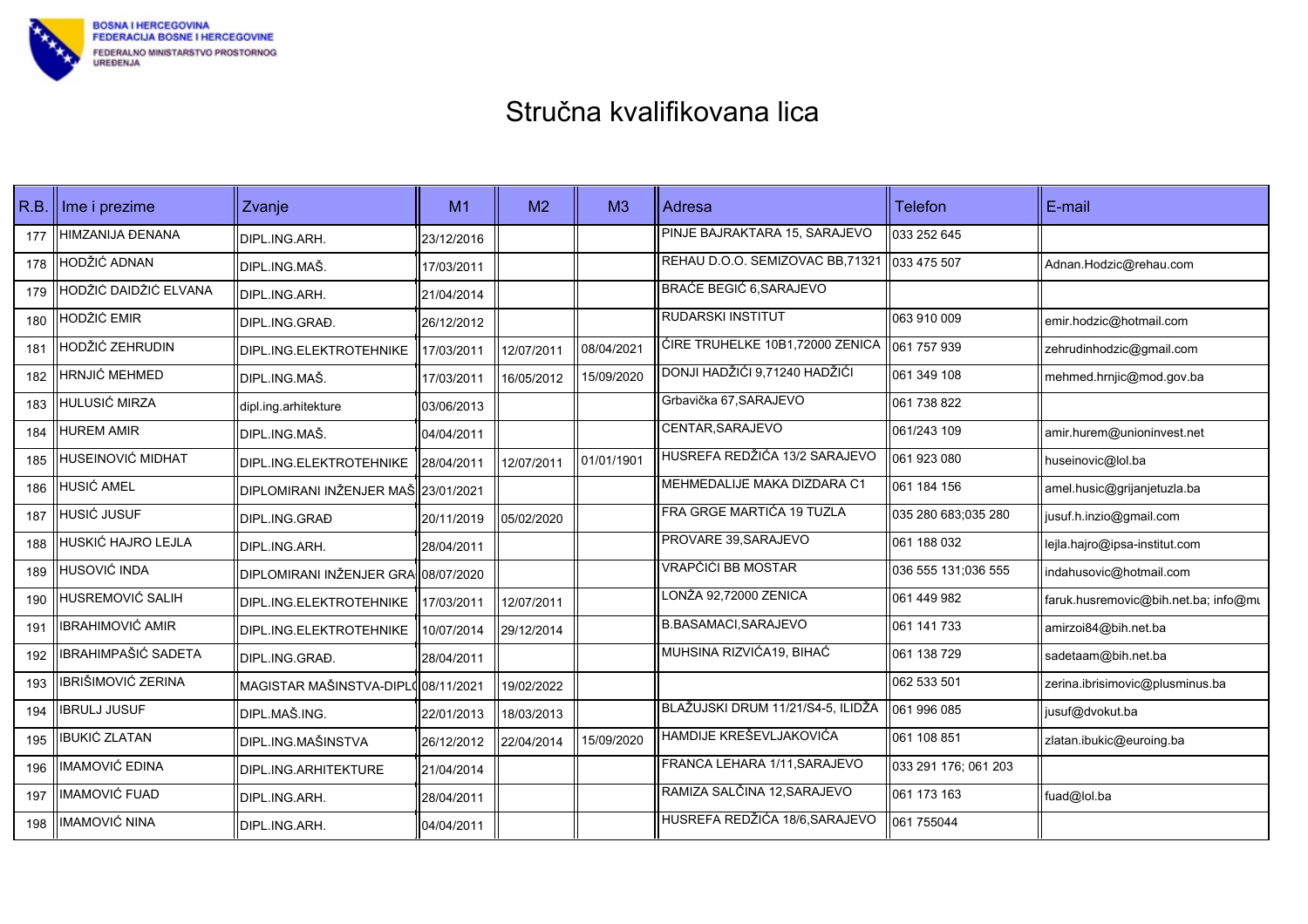

| R.B. | Ime i prezime                | Zvanje                               | M1         | M <sub>2</sub> | M <sub>3</sub> | Adresa                           | <b>Telefon</b>          | E-mail                                 |
|------|------------------------------|--------------------------------------|------------|----------------|----------------|----------------------------------|-------------------------|----------------------------------------|
| 199  | <b>IMAMOVIĆ NUSRET</b>       | DOKTOR TEHNIČKIH NAUKA I 23/12/2016  |            | 08/11/2021     |                | <b>BILIMIŠTE 95, ZENICA</b>      | 061 611 822             | nusret.imamovic@unze.ba                |
| 200  | IMŠIROVIĆ ALDINA             | INŽENJER GRAĐEVINARSTVA 08/11/2021   |            |                |                | BLAGOVAC IV 103 VOGOŠĆA          | 061 657 198             | alldinahodzic@gmail.com                |
| 201  | <b>ISAKOVIĆ MINELA</b>       | dipl.ing.mašinstva                   | 27/05/2013 | 28/06/2013     |                | Alije Nametka 17, SARAJEVO       | 062 126 275             | minela@dvokut.ba                       |
| 202  | <b>ISANOVIĆ VARUNEK ALMA</b> | DIPL.ING.ARHITEKTURE                 | 16/06/2016 |                |                | BRANILACA SARAJEVA 37,           | 033 562 422; 061 519    |                                        |
| 203  | ISMIĆ DŽENAN                 | DIPL.ING.MAŠ.                        |            | 16/05/2012     |                | <b>IBRAHIMA LJUBOVIĆA 39,</b>    | 061 517 573             |                                        |
| 204  | ISOVIĆ ALIJA                 | DIPL.ING.ELEKTROTEHNIKE              | 12/07/2011 |                |                | MARIA MAKULIĆA 42, SARAJEVO      | 061 145 686             |                                        |
| 205  | IVAZOVIĆ-BRČANINOVIĆ         | MAGISTAR DIPL.ING.ARH.               | 23/12/2016 | 18/12/2021     |                | TRG GRADA PRATO 24, SARAJEVO     | 061 362 002             | amila.ib@outlook.com                   |
| 206  | JAHJAEFENDIĆ LEJLA           | DIPLOMIRANI INŽENJER GRA 01/10/2014  |            |                |                | PAROMLINSKA 30 SARAJEVO          | 061 804 343             | lejla pj@yahoo.com, lejla.j@skenderija |
| 207  | JAMAKOVIĆ ISMAR              | DIPL.ING.MAŠ.                        | 28/04/2011 | 12/07/2011     | 15/09/2020     | AVDE JABUČICE 7, SARAJEVO        | 061 809 436             | ijamakovic@ceteor.ba                   |
| 208  | JANKOVIĆ VITOMIR             | DIPLOMIRANI INŽENJER ARHI 17/03/2022 |            |                |                | OLOVSKA 29 SARAJEVO              | 061799995               | esta.vitomir@gmail.com                 |
| 209  | JOZIPOVIĆ BOJAN              | DIPL.ING.EL                          | 20/11/2019 | 15/12/2020     |                | LJUDEVITA GAJA 32/3 NOVI TRAVNIK | 030 759 201, 063 280    | bojan.jozipovic@ephzhb.ba              |
| 210  | JOZIPOVIĆ NIKOLINA           | <b>MAGISTAR GRAĐEVINE</b>            | 19/10/2020 | 15/12/2020     |                | HADŽIĆI BB                       | 063 114 164             | nik_jos@hotmail.com                    |
| 211  | <b>JUGOVIĆ MEHMED</b>        | DIPL ING MAŠ.                        | 04/04/2011 | 16/05/2012     |                | RAMIZA SALČINA 200, SARAJEVO     | 061 538 827             |                                        |
| 212  | JUSUFOVIĆ DŽANA              | MAGISTAR DIPL.ING.ARH                | 21/04/2014 | 05/02/2020     | 15/09/2020     | DANIJELA OZME 9/1, SARAJEVO      | 033 563 580             | dzana jusufovic@hotmail.com            |
| 213  | KADIĆ SELVER                 | DIPL.ING.ELEKTRTEHNIKE               | 16/04/2014 | 26/06/2014     |                | VRBASKA 33A, SARAJEVO            | 033 703 610             |                                        |
| 214  | KADRIBEGOVIĆ ZINAIDA         | DIPLOMIRANI INŽENJER ARHI24/05/2021  |            |                |                | HIMZE POLOVINE 23 SARAJEVO       | 061 274 217             | zina.kadribegovic@gmail.com            |
| 215  | KADRIĆ DŽANA                 | DIPL.ING.MAŠ.                        | 17/03/2011 | 16/05/2012     |                | HENDEKUŠA DO 72,ILIDŽA           | 061/828 668             | mulahasanovic@mef.unsa.ba              |
| 216  | KADRIĆ NERMIN                | DIPL.ING.MAŠ.                        | 15/07/2011 |                |                | S.OMEROVIĆA S 30/2,74250 Maglaj  | 061 788 873             |                                        |
| 217  | KAFEDŽIĆ JASMINA             | DIPL.ING.ARH.                        | 26/12/2012 |                | 08/04/2021     | TINA UJEVIĆA 13, SARAJEVO        | 061 201 193             | jasmina.kafedzic@fzofbih.org.ba        |
| 218  | <b>KANTAR MAJA</b>           | MAGISTAR TEHNIČKIH NAUKA20/11/2019   |            | 05/02/2020     |                | HABIBE STOČEVIĆ 18, SARAJEVO     | 033 209 419:061 141 750 | maja.kantar1@gmail.com                 |
| 219  | KARAMEHMEDOVIĆ ILIJAS        | DIPL.ING.ELEKTROTEHNIKE              | 18/12/2014 |                |                | HUSREFA REDŽIĆA 8,SARAJEVO       | 061 200 422             | iljas.karamehmedovic@cscl.biz          |
| 220  | KARAVDIĆ AMAR                | DIPL.ING.GRAĐ.                       | 06/02/2012 |                |                | BRAĆE ZEČEVIĆ 45, VISOKO         | 062 318 013             |                                        |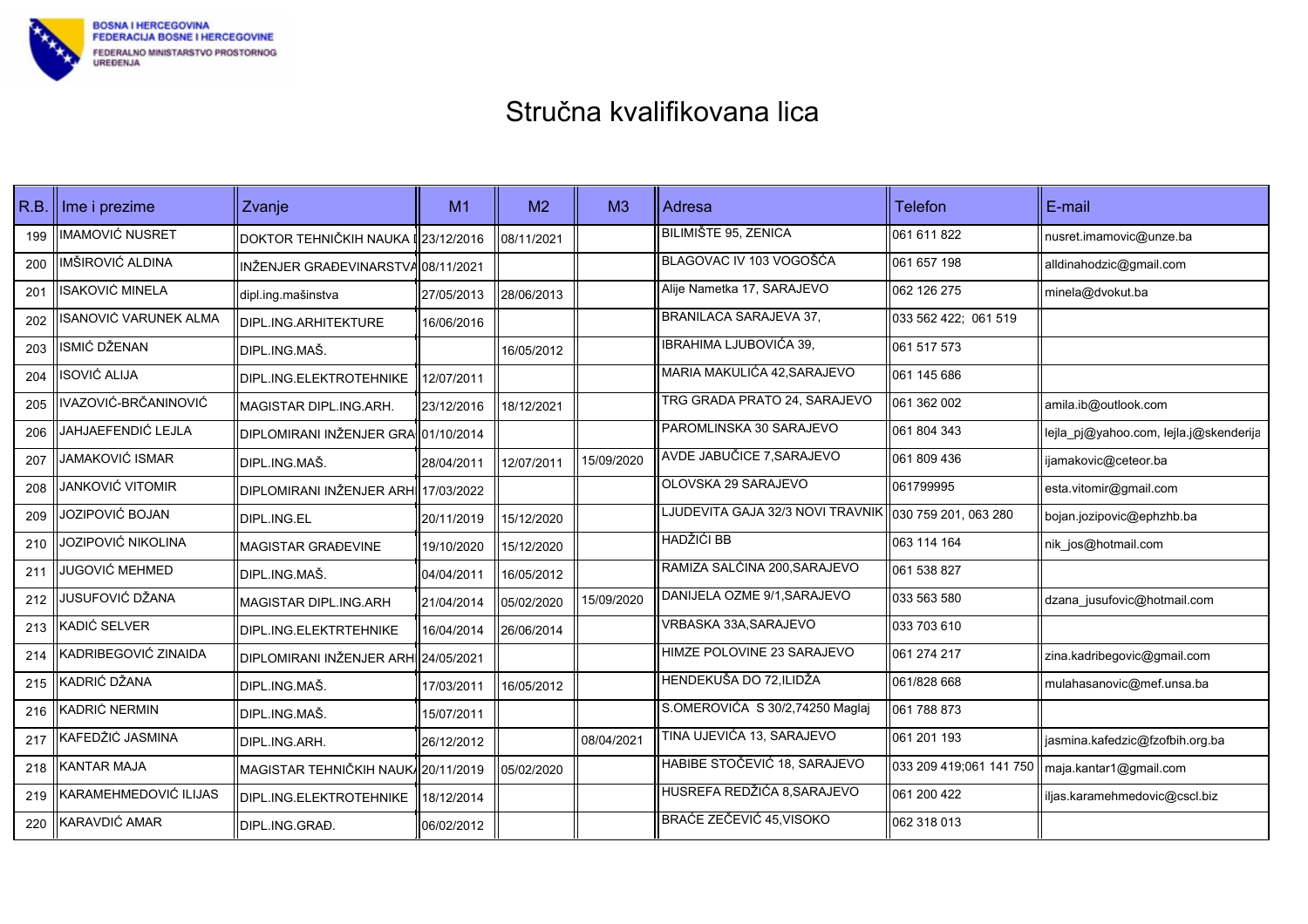

| R.B. | Ime i prezime         | Zvanje                                           | M1         | M <sub>2</sub> | M <sub>3</sub> | Adresa                         | <b>Telefon</b>       | E-mail                       |
|------|-----------------------|--------------------------------------------------|------------|----------------|----------------|--------------------------------|----------------------|------------------------------|
| 221  | KAŠIKOVIĆ DIJANA      | DIPL.MAŠ.ING.                                    | 23/12/2016 |                |                | NIKŠIČKI PUT S-40, TREBINJE    | 066262340            | dijana.kasikovic@gmail.com   |
| 222  | KASUMAGIĆ FARIS       | DIPLOMIRANIINŽENJER ARHI <sup>1</sup> 08/06/2021 |            | 18/12/2021     |                | <b>BRAĆE BEGIĆ 8 SARAJEVO</b>  | 061 350 090          | kasumagic.faris@yahoo.com    |
| 223  | KATIĆ DRAGAN          | DIPL.ING.GRAĐ.                                   | 26/12/2012 |                |                | BLEIBURŠKIH ŽRTAVA 23B, MOSTAR | 063 319 258          | dragan.katic@tel.net.ba      |
| 224  | KAZAGIĆ ANES          | DIPL.ING.MAŠ.                                    | 28/04/2011 | 28/06/2013     |                | SULEJMANA FILIPOVIĆA           | 033/751 743          | a.kazagic@elektroprivreda.ba |
| 225  | KENDIĆ DENIS          | DIPL.ING.MAŠINSTVA                               | 10/07/2014 |                |                | ZUHDIJE ŽALIĆA BB, VELIKA      | 061 055 955          |                              |
| 226  | KEVELJ AMAR           | DIPL.ING.ELEKTROTEHNIKE                          | 23/12/2016 |                |                | PERE LAŽETIĆA 13A, MOSTAR      | 061 683 448          | amar@tehnozastita.ba         |
| 227  | <b>KIRLIĆ ADIS</b>    | DIPL.ING.GRAĐ.                                   | 28/04/2011 |                |                | <b>BULEVAR MEŠE SELIMOVIĆA</b> | 061 375 543          | adiskirlic@yahoo.com         |
| 228  | <b>KLJUNO ELVEDIN</b> | DIPL.INŽ.ELEKTROTEHNIKE                          | 26/06/2014 | 26/04/2021     |                |                                |                      | kljuno@mef.unsa.ba           |
| 229  | KNEŽEVIĆ MAJA         | DIPL.ING.ARH.                                    | 28/04/2011 |                |                | ROMANIJSKA 2A,78000 BANJA LUKA | 066/338 951          | mk.knezevic@gmail.com        |
| 230  | KOBILICA ZEJD         | DIPL.ING.ARH.                                    | 04/04/2011 |                |                | Orahov brijeg 24 Vogošća       | 061 686 274          |                              |
| 231  | KOMIĆ IBRAHIM         | DIPL.ING.GRAĐ.                                   | 19/12/2011 |                |                | BOSANSKIH ŠEHIDA L2A, BIHAĆ    | 061 259 328          | ibrahim.komic@euroing.ba     |
| 232  | KONJIĆ FADILA         | DIPL.ING.GRAĐ.                                   | 08/04/2011 |                |                | PALJEVSKA 157, SARAJEVO        |                      |                              |
| 233  | KOTORIĆ ENVER         | DIPL.ING.ELEKTROTEHNIKE                          | 15/06/2011 | 16/05/2012     |                | I.SMAJLAGIĆA 42,MAGLAJ         | 063 028 718          | graficom@zona.ba             |
| 234  | KOVAČEVIĆ DRAGIŠA     | DIPL.ING.MAŠ.                                    | 01/01/1901 |                |                | JOVANA DUČIĆA H40,74270 TESLIĆ | 066/117 614          | dkovacevic@eling.rs.ba       |
| 235  | KOZICA NIRHA          | DIPL.ING.MAŠ.                                    | 28/04/2011 | 12/07/2011     | 15/09/2020     | SARAJEVO                       | 061/207 011          | nirha.k@toplane-sa.co.ba     |
| 236  | KRAVIĆ JESENKA        | DIPL.ING.ARHITEKTURE                             | 16/04/2014 |                |                | <b>HAMDIJE ĆEMERLIĆA 2</b>     | 033 703 610          |                              |
| 237  | KREČO AMIR            | DIPL.ING.ELEKTROTEHNIKE                          | 21/04/2014 | 29/12/2014     | 08/04/2021     | KOLODVORSKA 7, SARAJEVO        | 033 663 100: 033 664 | amir.kreco@proving.ba        |
| 238  | KREČO-MUJANOVIĆ ANIDA | DIPLOMIRANI INŽENJER ARHI                        | 19/02/2022 |                |                |                                |                      | anidak@gmail.com             |
| 239  | KREŠIĆ TONI           | IMAGISTAR STROJARSTVA                            | 24/05/2021 |                |                | <b>CIM 54 MOSTAR</b>           | 063 198 610          | toni.kresic14@gmail.com      |
| 240  | KREŠO ROBERT          | DIPL.ING.MAŠINSTVA                               | 30/12/2013 | 22/04/2014     |                | KNEZA VIŠESLAVA 16, MOSTAR     | 036 312 930          | Robert.kreso@alfatherm.com   |
| 241  | KRPIĆ MELIHA          | DIPL.ING.ARH.                                    | 28/04/2011 |                |                | LOŽIONIČKA VII/11,SARAJEVO     | l061 108 085         | krpicm@bihnet.ba             |
| 242  | KRŠLAK ASAF           | DIPL.ING.MAŠ.                                    | 12/07/2011 |                |                | HAMDIJE ČEMERLIĆA 37, SARAJEVO | 061 206 782          |                              |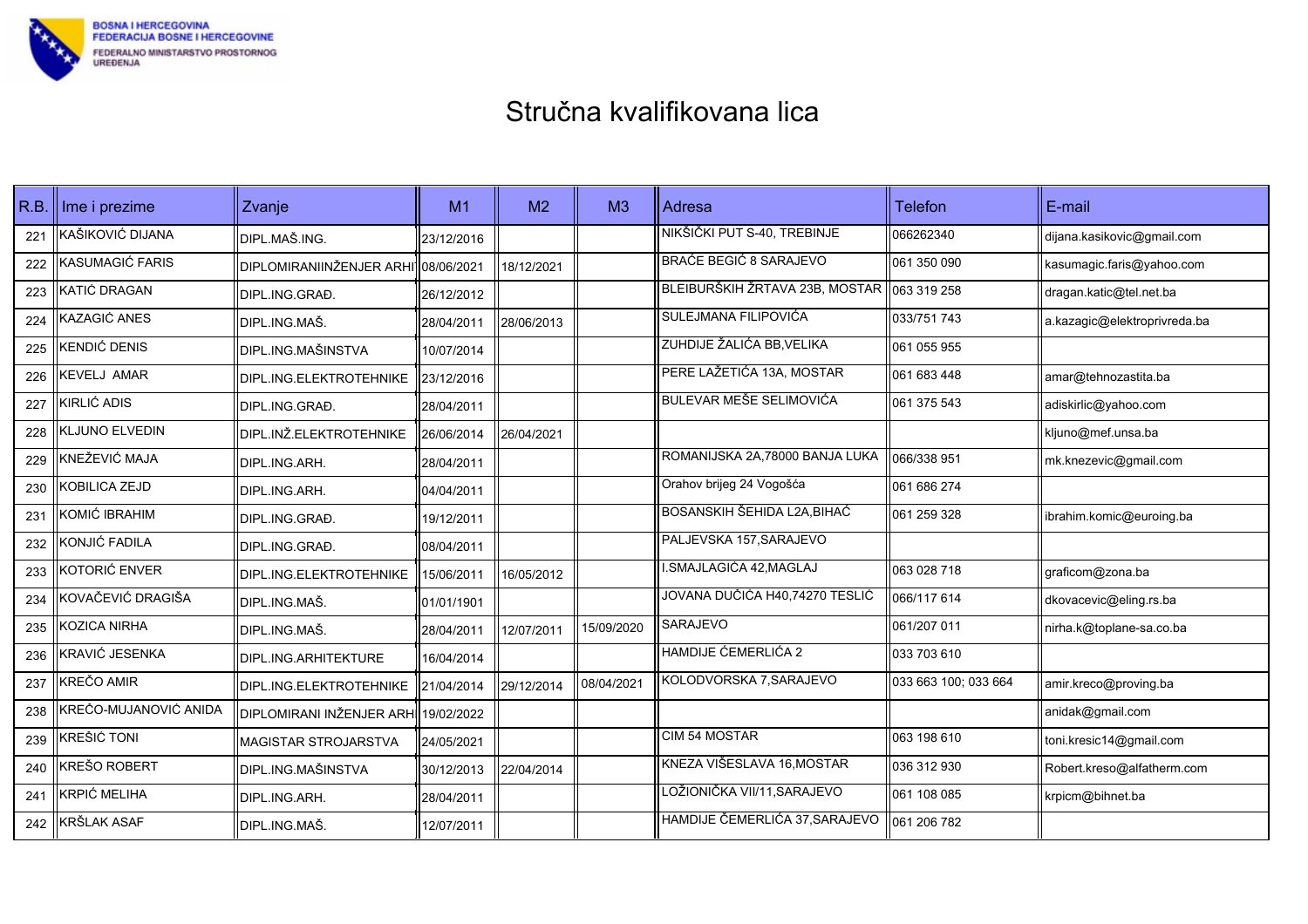

| R.B. | Ime i prezime         | Zvanje                               | M1         | M <sub>2</sub> | M3         | Adresa                        | <b>Telefon</b>          | E-mail                               |
|------|-----------------------|--------------------------------------|------------|----------------|------------|-------------------------------|-------------------------|--------------------------------------|
| 243  | KRUŠČICA-FEJZIĆ SEJDA | DIPL.ING.ELEKTROTEHNIKE              | 03/06/2013 |                |            | KEMALA KAPETANOVIĆA           | 061 811 837             | sejda.k@elektroprivreda.ba           |
| 244  | <b>KUBAT AMIR</b>     | DIPL.ING.MAŠ.                        | 16/05/2012 |                |            | DONJA VRACA 111.ZENICA        | 061 97 11 42            | amir@zeda.ba                         |
| 245  | KUDUZOVIĆ NEDIM       | DIPL.ING.MAŠINSTVA                   | 30/12/2013 | 22/04/2014     |            | STUPINE B8, TUZLA             | 035 363 800 035 363 80  | contact@tehnopetrol.ba               |
| 246  | KUJAN JASMINA         | DIPL.ING.MAŠ.                        | 28/04/2011 | 12/07/2011     | 15/09/2020 | VRBANJUŠA 123a, SARAJEVO      | 061 909 689             | jasmina0901@hotmail.com              |
| 247  | KUKAVICA LEJLA        | DIPL.ING.GRAĐEVINE                   | 27/06/2014 |                |            | ZUJEVINSKA 24, SARAJEVO       | 061 545 798             |                                      |
| 248  | KULOVAC MEHO          | MAGISTAR DIPLOMIRANI INŽE 23/01/2021 |            | 08/11/2021     | 08/04/2021 | SAMIRA RADOVCA 22 NASELJE     | 061 595 555             | meho.kulovac@gmail.com               |
| 249  | KUMAŠIN ADNAN         | DIPL.ING.MAŠ.                        | 12/07/2011 |                |            | HAMIDA DIZDARA 18, SARAJEVO   | 061 226 876             |                                      |
| 250  | KURTAGIĆ NEJRA        | DIPL.ING.ARHITEKTURE                 | 10/07/2014 |                |            | MUSE CAZIMA CATICA 21/1       | 061 527 749             | nejra.kurtagic@gmail.com             |
| 251  | KURTALIĆ ADIS         | DIPL.ING.ARH.                        | 03/06/2013 |                |            | <b>BRANISLAVA NUŠIĆA</b>      | 061 653 257             |                                      |
| 252  | KURTALIĆ NIHAD        | DIPL.ING.MAŠINSTVA                   | 21/04/2014 |                | 15/09/2020 | TRG HEROJA 9/3, SARAJEVO      | 033 450 030; 033 714    | nihadk.toplane@bih.net.ba            |
| 253  | KURTOVIĆ ANELA        | DIPL.ING.ARH.                        | 17/03/2011 |                |            |                               |                         | anelakurtovic@yahoo.com              |
| 254  | <b>ABUS SILVANA</b>   | DIPL.ING.GRAĐ.                       | 12/07/2011 |                |            | A.B.ŠIMIĆA 19, SARAJEVO       | 061 899 791             |                                      |
| 255  | ASIĆ RENATO           | DIPL.ING.STROJARSTVA                 | 30/12/2013 | 22/04/2014     |            | BLEIBURŠKIH ŽRTAVA 15, MOSTAR | 036 312 930             | Renato.lasic@alfatherm.com           |
| 256  | ASIĆ RUŽA             | MAGISTRA GRAĐEVINARSTV. 26/04/2021   |            |                |            | UZARIĆI BB ŠIROKI BRIJEG      | 063 495 947             | rlasic@hering.ba                     |
| 257  | <b>EKIĆ ANDREJ</b>    | MAGISTAR DIPLOMIRANI INŽE 23/01/2021 |            | 26/04/2021     | 08/04/2021 | VILSONOVO ŠETALIŠTE 12        | 061 802 430             | andrej.lekic@nlogic.ba               |
| 258  | <b>EKO MATEA</b>      | MAGISTRA GRAĐEVINARSTV. 26/04/2021   |            |                |            |                               |                         | mleko@pro-most.ba                    |
| 259  | <b>IHIĆ HAMID</b>     | DIPL.ING.ELEKTROTEHNIKE              | 28/04/2011 | 19/12/2011     |            | MALTA 15, SARAJEVO            | 061/345 042             | hamid.lihic@ipsa-institut.com        |
| 260  | <b>IVNJAK EDINA</b>   | DIPL.INŽENJER ELEKTROTEH 16/06/2016  |            |                |            | TEHERANSKI TRG 10, SARAJEVO   | 033 452 382             |                                      |
| 261  | JUBIJANKIĆ ADVAN      | DIPL.ING.MAŠ.                        | 16/05/2012 | 26/12/2012     |            | BOSANSKIH ŠEHIDA BB, BIHAĆ    | 061 484 018             | anel.beslagic@jub.ba                 |
| 262  | JUBIJANKIĆ IRFAN      | DIPL.ING.MAŠ.                        | 15/06/2011 | 12/07/2011     |            | 5.KORPUSA 25, CAZIN           | 061/833 884             | irfanlj@bih.net.ba                   |
| 263  | JUMANOVIĆ EDIN        | DIPLOMIRANI INŽENJER MAĐ 08/07/2020  |            |                |            | <b>BJELAVE 13 SARAJEVO</b>    | 033 723 401;061 204 002 | ljedin@hotmail.com                   |
| 264  | OKMIĆ SENADA          | DIPL.ING.ARH.                        | 28/04/2011 |                |            | STJEPANA RADIĆA 2,72250 VITEZ | 061/751 592             | kasel-dis@yahoo.com; urbs-projekt@te |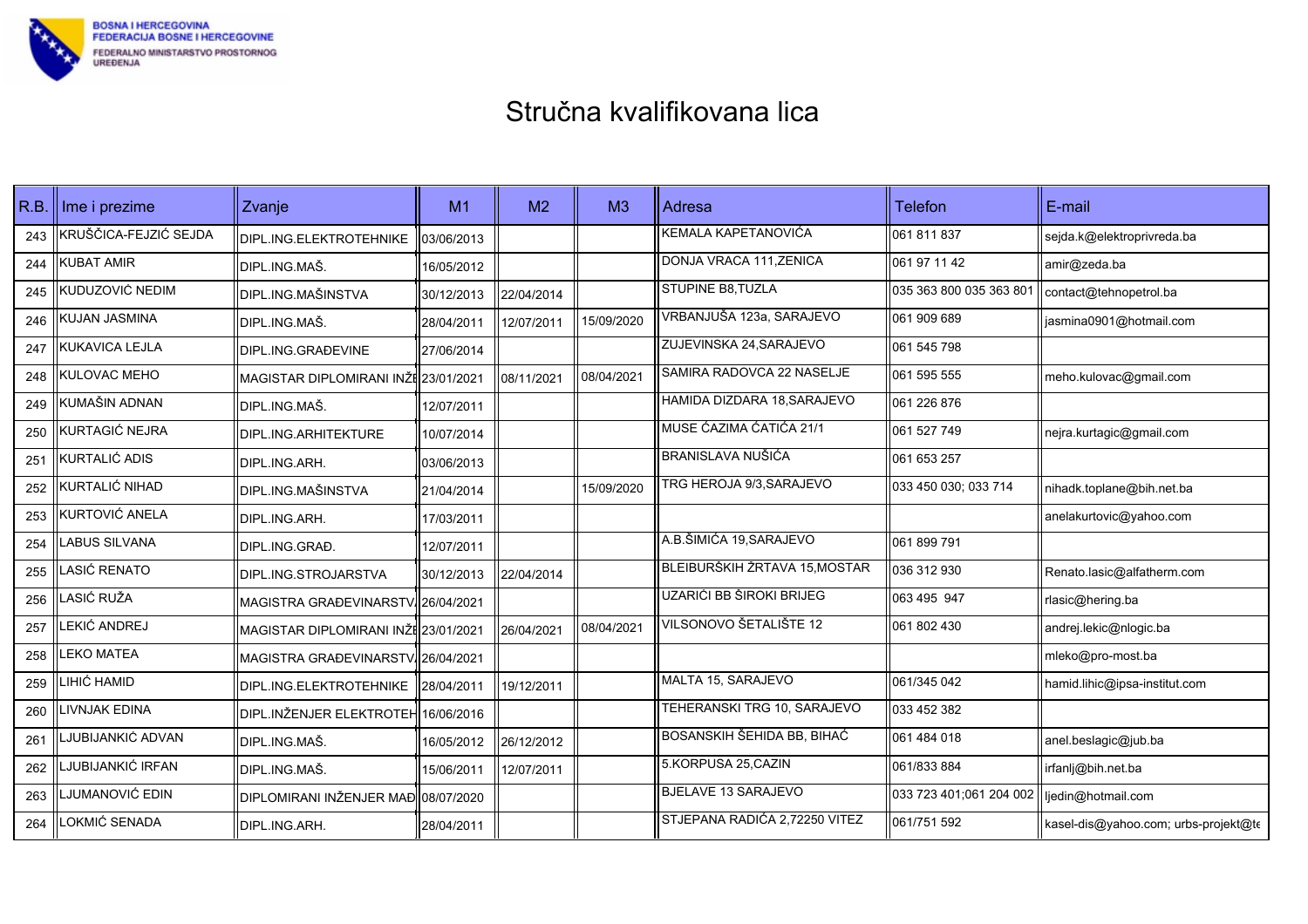

| R.B. | Ime i prezime         | Zvanje                               | M1         | M <sub>2</sub> | M <sub>3</sub> | Adresa                        | <b>Telefon</b>          | E-mail                              |
|------|-----------------------|--------------------------------------|------------|----------------|----------------|-------------------------------|-------------------------|-------------------------------------|
| 265  | LONČARICA MIRNA       | DIPL.ING.ARH.                        | 04/04/2011 |                |                | SAFVETA B.BAŠAGIĆA 95,        | mirnaloncarevic@gmail.c | mirnaloncarevic@gmail.com           |
| 266  | LOZANČIĆ ŽELJKO       | DIPL.ING.GRAĐ                        | 20/11/2019 | 05/02/2020     | 08/04/2021     | OZIMICA 33 OZIMICA 72238      | 063 450 793             | zeljko.lozancic@gmail.com           |
| 267  | LUKOVAC ARIJANA       | DIPL.ING.ARH.                        | 23/12/2016 |                |                | RAMIZA JAŠARA 3, SARAJEVO     | 062 993 682             | arijana.lukovac@energopetrol.ina.hr |
| 268  | LULIĆ HARIS           | DIPL.ING.MAŠINSTVA                   | 27/06/2014 |                |                | ZELENIH BERETKI 16, SARAJEVO  | 033 729 891             |                                     |
| 269  | MADEŠKO MIRSAD        | DIPL.ING.ELEKTROTEHNIKE              | 01/01/1901 | 16/05/2012     |                | JABLANIČKA 1, SARAJEVO        | 061 320 563             | mirsad.madesko@enova.ba             |
| 270  | MAHMUTOVIĆ ALDIN      | MAGISTAR GRAĐEVINARSTV. 24/05/2021   |            | 18/12/2021     |                | MEHMEDA DŽANIĆA LAMELA I      | 061 261 164             | aldin.mahmutovic@euroing.ba         |
| 271  | MAKSUMIĆ ADELA        | MAGISTAR ELEKTROTEHNIKE 08/11/2021   |            | 18/12/2021     |                |                               | 062 205 444             | adela.maksumic@hotmail.com          |
| 272  | MAKSUMIĆ SALKO        | DIPL.ING.ELEKTROTEHNIKE              | 15/07/2011 | 16/05/2012     |                | <b>DOBRINJSKA</b>             | 1061/192 081            | salko.maksumic@excellent.ba         |
| 273  | MANDIĆ ARIJANA        | DIPL.ING.ARH.                        | 18/12/2014 |                |                | ANTUNA HANGIJA 15, SARAJEVO   | 061 539 190             | arijana.pasic@gmail.com             |
| 274  | MANDIĆ DAVOR          | DIPL.ING.GRAĐ.                       | 18/12/2014 |                |                | ZRINSKI FRANKOPANA 4, MOSTAR  | 1063 318 900            | davor.mandic@jub.ba                 |
| 275  | MANDIĆ NEBOJŠA        | DIPL.ING.ELEKTROTEHNIKE              | 18/12/2014 |                |                | ODOBAŠINA 53, SARAJEVO        | 061 108 313             | runefala@gmail.com                  |
| 276  | MANDŽUKA NEJRA        | INŽENJER ELEKTROTEHNIKE 08/11/2021   |            |                |                | KARAULSKO POLJE 17 KAKANJ     | 062 010 144             | nejra.mandzuka@gene.ba              |
| 277  | MANIĆ ESMA            | DIPL.ING.ELEKTROTEHNIKE              | 03/06/2013 | 28/06/2013     | 15/09/2020     | <b>AVDE HUME 11, SARAJEVO</b> | 1061 272 704            | esma@dvokut.ba                      |
| 278  | MARIĆ PETAR           | MAGISTAR INŽINJER AUTOM/08/07/2020   |            |                |                | DUBROVAČKA 134 A MOSTAR       | 036 337 001:036 337     | petar.maric@fsre.sum.ba             |
| 279  | MARKIĆ IVO            | DIPL.ING.GRAĐ.                       | 28/04/2011 |                |                | FRA DIDAKA BUNTIĆA 74, 88220  | 063/317 180             | ivo.markic@tel.net.ba               |
| 280  | MARTIĆ MONIKA         | <b>MAGISTAR ARHITEKTURE</b>          | 19/02/2022 |                |                | STJEPANA RADIĆA 6 MOSTAR      | 063 023 744             | monika.martic@zik-mo.ba             |
| 281  | MARTINOVIĆ SANDRA     | ldoktor tehničkih nauka              | 04/04/2011 | 19/10/2020     |                | BOLNIČKA 9, SARAJEVO          | 063 229 151             | s.martinovic@mef.unsa.ba            |
| 282  | MAŠIĆ SENAD           | dipl.ing.mašinstva                   | 15/06/2011 |                |                |                               |                         |                                     |
| 283  | MAŠNIĆ SELMA          | DIPL.ING.ARH.                        | 29/03/2012 |                |                | TRG HEROJA 8, SARAJEVO        | 062 343 883             |                                     |
| 284  | MEHINOVIĆ AJLA        | MAGISTAR DIPLOMIRANI INŽE 08/07/2020 |            | 26/04/2021     |                | STUPINE B13 A/11 TUZLA        | 061 266 404             | ajla.mehinovic@epbih.ba             |
| 285  | MEHMEDBEGOVIĆ ZENAJID | DIPL.ING.MAŠ.                        | 28/04/2011 |                |                | BRAĆE FAZLIĆA 24, SARAJEVO    | 061 211 553             | zenajid.mehmedbegovic@gmail.com     |
| 286  | <b>MEKIĆ HARIS</b>    | DIPL.ING.MAŠ.                        | 17/03/2011 |                |                | <b>VASE BUTOZANA</b>          | 061/190 585             | code.fds@gmail.com                  |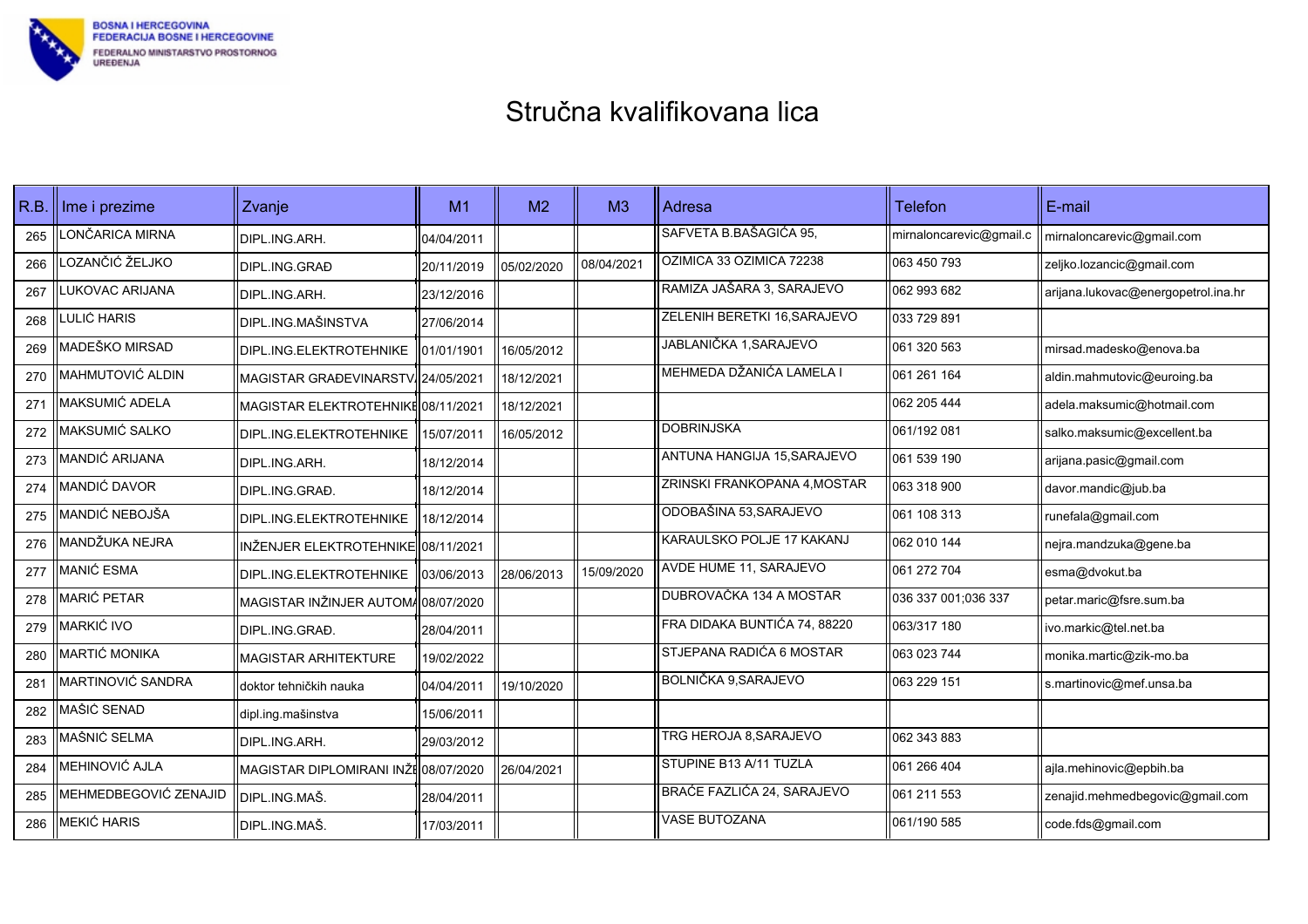

| R.B. | Ime i prezime       | Zvanje                              | M1         | M <sub>2</sub> | M3 | Adresa                             | <b>Telefon</b>       | E-mail                            |
|------|---------------------|-------------------------------------|------------|----------------|----|------------------------------------|----------------------|-----------------------------------|
| 287  | MEŠANOVIĆ ADMIR     | DIPL.ING.GRAĐ                       |            | 05/02/2020     |    | PODGAJ 14/1.71000 SARAJEVO         |                      | admir.mesanovic@enova.ba          |
| 288  | MEŠKIĆ JASMIN       | DIPL.ING.ARH.                       | 15/06/2011 |                |    | BOLNIČKA 12, SARAJEVO              | 061/747 704          | jasmin.meskic@gmail.com           |
| 289  | METOVIĆ SAĐIT       | <b>DIPL.ING.MAŠINSTVA</b>           | 27/06/2014 |                |    | ALEJA BOSNE SREBRENE               | 033 729 850          |                                   |
| 290  | MIKULIĆ LUCIJA      | DIPL.ING.ARH.                       | 16/01/2012 |                |    | DONJI RADIŠIĆI 107,88325 RADIŠIĆI, | 039 835 540          | lucija.mikulic.arh@gmail.com      |
| 291  | MILOJKOVIĆ DARKO    | DIPLOMIRANI INŽENJER GRA 14/03/2016 |            |                |    | DEJTONSKA 153 BRČKO                | 1049 216 698         | darkoni73@yahoo.com               |
| 292  | MIŠIĆ GORAN         | DIPL.INŽ.GRAĐ.                      | 26/12/2012 |                |    | ŽIVINIČKIH SOKOLOVA TUZLA          | 063 228 893          | goran.misic@gmail.com             |
| 293  | MLAKIĆ DRAGAN       | DIPLOMIRANI INŽENJER ELEH16/06/2015 |            |                |    |                                    |                      |                                   |
| 294  | MUHAMEDAGIĆ REJHANA | DIPL.ING.MAŠINSTVA                  | 27/06/2014 |                |    | PODVINCI BB, VISOKO                | 1033 729 851         | muhamedagic@mef.unsa.ba           |
| 295  | MUHASILOVIĆ MEDŽID  | DIPL.ING.MAŠ.                       | 15/06/2011 | 12/07/2011     |    | DŽEMALA BIJEDIĆA 35, SARAJEVO      | 033/276 334          | muhasilovic@gmail.com             |
| 296  | MUJAČIĆ BELMA       | DIPL.ING.MAŠ.                       | 28/04/2011 |                |    | OMLADINSKIH RADNIH BRIGADA         | 061 521 192          | belmam@viksa.ba; belma2000@gmail. |
| 297  | MUJAGIĆ IRNES       | MAGISTAR, DIPL.ING.ARH.             | 20/11/2019 |                |    | <b>BREGOVI 8</b>                   | 061 670 025          | m.irnes@hotmail.com               |
| 298  | MUJANOVIĆ EDIN      | <b>DIPL.ING.MAŠINSTVA</b>           | 14/03/2016 |                |    | TUŠANJ SALIHA VUGIĆA 30            | 035 252 409          | inproz@bih.net.ba                 |
| 299  | MUJANOVIĆ ENIDA     | DIPL.ING.ARH.                       | 16/06/2016 |                |    | HAKIJE KULENOVIĆA 1 SARAJEVO       | 033 560 505          |                                   |
| 300  | MUJEZIN HAMDIJA     | M.SC.ING.MAŠ.                       | 20/11/2019 | 05/02/2020     |    | HIFZI BJELAVCA 8 STUP SARAJEVO     | 033 550 430,033 550  | hamdijmujezin@outlook.com         |
| 301  | MUJIĆ DŽEVAD        | DIPL.ING.EL                         | 20/11/2019 | 05/02/2020     |    | IZETA SARAJLIĆA C9 LAMELA 1 IV/18  | 035 280 683,035 280  | mujicdzevad@gmail.com             |
| 302  | MUJKANOVIĆ REFIK    | DIPL.ING.MAŠINSTVA                  | 18/12/2014 | 29/12/2014     |    | NIKOLE TESLE 14, ZENICA            | 1062 209 694         | rmujkanovic@gmail.com             |
| 303  | MUJKIĆ MIRZA        | INŽENJER MAŠINSTVA                  | 26/04/2021 |                |    | DEDIĆI BB SREBRENIK, DUBOKI        | 1061 677 483         | mm_mirza@live.com                 |
| 304  | MURATOVIĆ MAŠA      | MAGISTAR ELEKTROTEHNIKE 24/05/2021  |            | 18/12/2021     |    | DŽEMALA BIJEDIĆA 25A NOVO          | 1066 861 125         | masaknezevic.86@gmail.com         |
| 305  | MURATOVIĆ SEHAD     | DIPL.ING.MAŠ.                       | 16/05/2012 |                |    | LONDŽA 88a/1, 72000 ZENICA         | 062 588 608          | sehad.muratovic@gmail.com         |
| 306  | MUREŠKIĆ EMIR       |                                     | 14/03/2016 |                |    | BOSANSKIH BANOVA 23 BIHAĆ          | 1037 224 038         | emir.mureskic@unaconsil.ba        |
| 307  | MUSABEGOVIĆ MUSTAFA | DIPL.ING.MAŠ.                       | 12/07/2011 | 16/05/2012     |    | BOSANSKIH GAZIJA 105, SARAJEVO     | 061 375 829          |                                   |
| 308  | MUŠANOVIĆ JASMIN    | DIPL.ING.ELEKTROTEHNIKE             | 21/04/2014 |                |    | ALBINA I FRANJE HERLJEVIĆA         | 035 280 683 :035 280 | musanovic.jasmin@bih.net.ba       |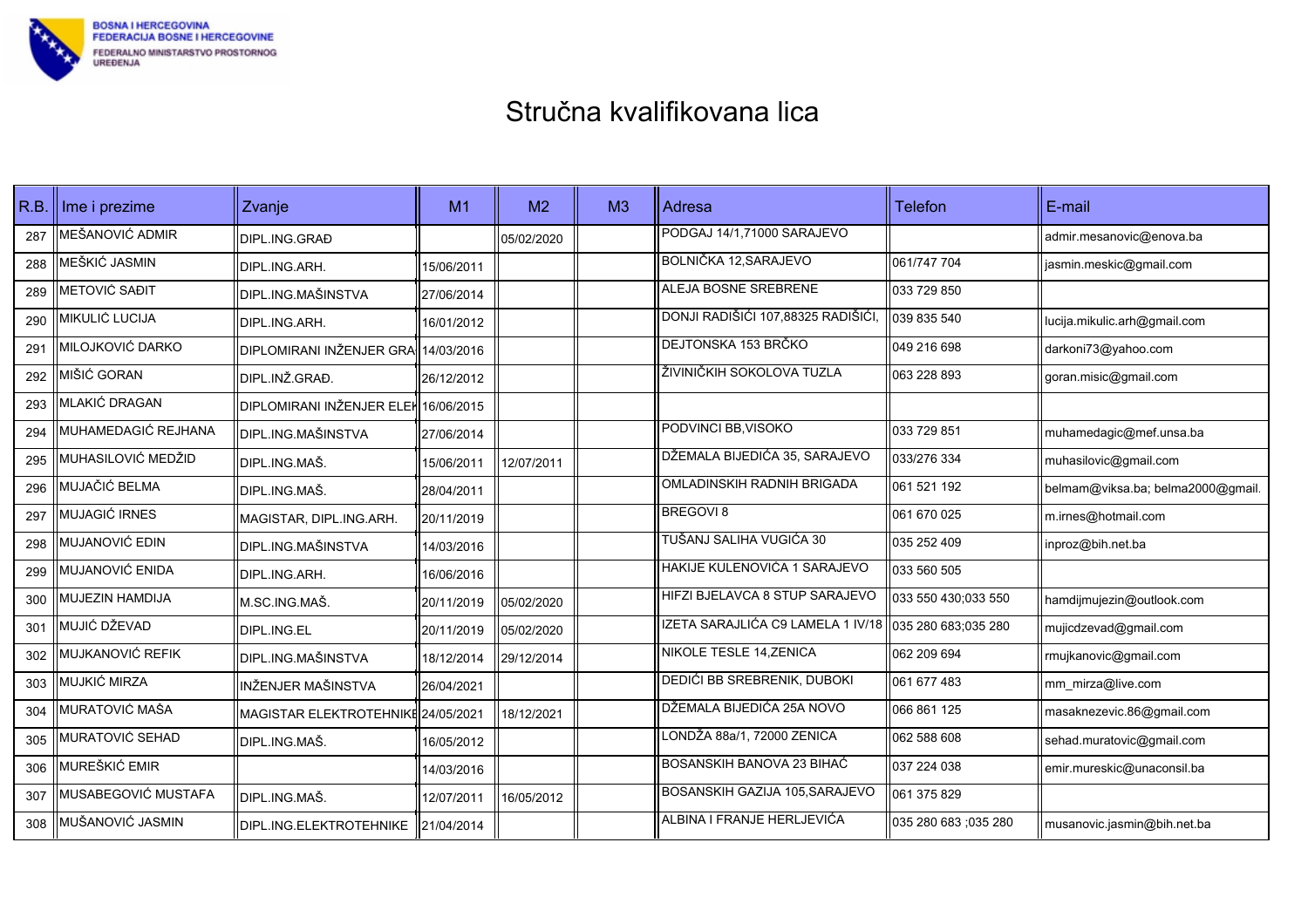

| R.B. | Ime i prezime        | Zvanje                               | M <sub>1</sub> | M <sub>2</sub> | M <sub>3</sub> | Adresa                          | <b>Telefon</b>          | E-mail                                                        |
|------|----------------------|--------------------------------------|----------------|----------------|----------------|---------------------------------|-------------------------|---------------------------------------------------------------|
| 309  | MUSIĆ FATIMA         | MAGISTRA ARHITEKTURE DIF 26/04/2021  |                |                |                |                                 | 061 337778              | ftmmsc@gmail.com                                              |
| 310  | MUSLIĆ DAMIR         | DIPL.ING.MAŠINSTVA                   | 30/12/2013     | 22/04/2014     |                | OZIMICE1, ALIJE NAMETKA         | 037 228 195, 037 228    | dmuslic@bih.net.baeuroing@euroing.b                           |
| 311  | MUSTABAŠIĆ ISMET     | DIPL.ING.ELEKTROTEHNIKE              | 28/04/2011     |                |                | SULEJMANA OMEROVIĆA 5/4,74250   | 061/768 345             | m.lamija@yahoo.de                                             |
| 312  | MUSTEDANAGIĆ MESUD   | IDIPL.ING.MAŠ.                       | 08/04/2011     | 12/07/2011     |                | SARAJEVSKA 10, BIHAĆ            | 061/995 791             | mesud.mustedanagic@bih.net.ba                                 |
| 313  | NAKIČEVIĆ SEMIR      | DIPL.ING.GRAĐEVINARSTVA              | 21/04/2014     |                |                | MIRZE MEHMEDOVIĆA 14/36, TUZLA  | 035 280 683 :035 280    | semir nakicevic@hotmail.com                                   |
| 314  | NAKIĆ-MIOŠIĆ RENATA  | DIPLOMIRANI INŽENJER MAŠ 16/06/2015  |                |                |                |                                 |                         |                                                               |
| 315  | NALBANTIĆ ADNAN      | dipl.ing.arhitekture                 | 03/06/2013     | 05/02/2020     | 15/09/2020     | Bojnička do 41, SARAJEVO        | 061 242 259             | "analbantic@yahoo.com ; fondstan@bi                           |
| 316  | NASIĆ EDIS           | DIPL.ING.MAŠINSTVA                   | 21/04/2014     |                |                | VRANOVIĆI-NASIĆI BB, GRAČANICA  | 035 280 683 ;035 280    | nasicedis@yahoo.com                                           |
| 317  | NEDŽAD HASANSPAHIĆ   | DIPL.ING.EL                          | 20/11/2019     |                |                | TRG BARCELONE 3 SARAJEVO        | 033 751 770;061 348 470 | nedzad.hasanspahic@gmail.com; n.ha                            |
| 318  | NEZIĆ ELVIR          | DIPL.INŽENJER ELEKTROTEH 16/06/2016  |                |                |                | MIONICA BB, GRADAČAC            | 035 369 750;035 857 293 |                                                               |
| 319  | NIKOLIĆ JELENA       | dipl.ing.arhitekture                 | 30/12/2013     |                |                | 27.JULI A1/3,80260 DRVAR        | "034 819 001:065 970    | "Nikolic.arh@gmail.comOpcina.drvar@                           |
| 320  | NJEMČEVIĆ DARIA      | DIPLOMIRANI INŽENJER ARHI 08/06/2021 |                | 18/12/2021     |                |                                 | 061 092 286             | d.njemcevic@ppg.ba                                            |
| 321  | NOURI AMINA-ELZA     | DIPL.ING.ARH.                        | 18/12/2014     |                |                | SALKE NEZEČIĆA 13, SARAJEVO     | 061 358 890             | amina_1173@yahoo.com; info@majka                              |
| 322  | NOVAKOVIĆ GORAN      | DIPLOMIRANIINŽENJER GRAE 14/03/2016  |                |                |                | PAJE JOVANOVIĆA 9 BRČKO         | 049 212297              | planum2019@gmail.com                                          |
| 323  | NUHIĆ RAMIZ          | DIPLOMIRANI INŽENJER MAŠ 14/03/2016  |                |                |                |                                 |                         |                                                               |
| 324  | NUHIĆ RAMIZ          | DIPL.ING.ELEKTROTEHNIKE              | 16/05/2012     | 26/12/2012     |                | BUŽIMSKA 23, BIHAĆ              | 061 144 412             | ramiz.nuhic@yahoo.com                                         |
| 325  | NUHIĆ SMAIL          | DIPL.ING.GRAĐ.                       | 16/05/2012     | 05/02/2020     | 15/09/2020     | BUŽIMSKA 23, BIHAĆ              | 037 228 195; 061 155    | euroing@euroing.ba                                            |
| 326  | NUKIĆ AIDA           | DIPL.ING.ARH.                        | 28/04/2011     |                |                | MEHMED PAŠE KUKAVICE 14,72270   |                         |                                                               |
| 327  | OBRADOVIĆ ALEKSANDRA | DIPL.ING.ARH.                        | 18/12/2014     |                |                | <b>TOPAL OSMAN PAŠE 24</b>      | 061 199 056             | aleksandra@ansdrive.ba                                        |
| 328  | ODOBAŠIĆ MAJA        | DIPL.ING.ARH.                        | 28/04/2011     |                |                | DRAGE MALIĆA 3,78000 BANJA LUKA |                         | majci98@gmail.com                                             |
| 329  | OKANOVIĆ DINKO       | DIPL.ING.ARH.                        | 23/12/2016     |                |                | BEHDŽETA MUTEVELIĆA 101,        | 061 749 671             |                                                               |
| 330  | OMANOVIĆ ZLATKO      | DIPL.ING.GRAĐ.                       | 30/12/2013     |                |                | CAZINSKIH BRIGADA BB,CAZIN      |                         | 037 511 888 037 512 650   "Zlatko.omanovic@bih.net.baNewway.o |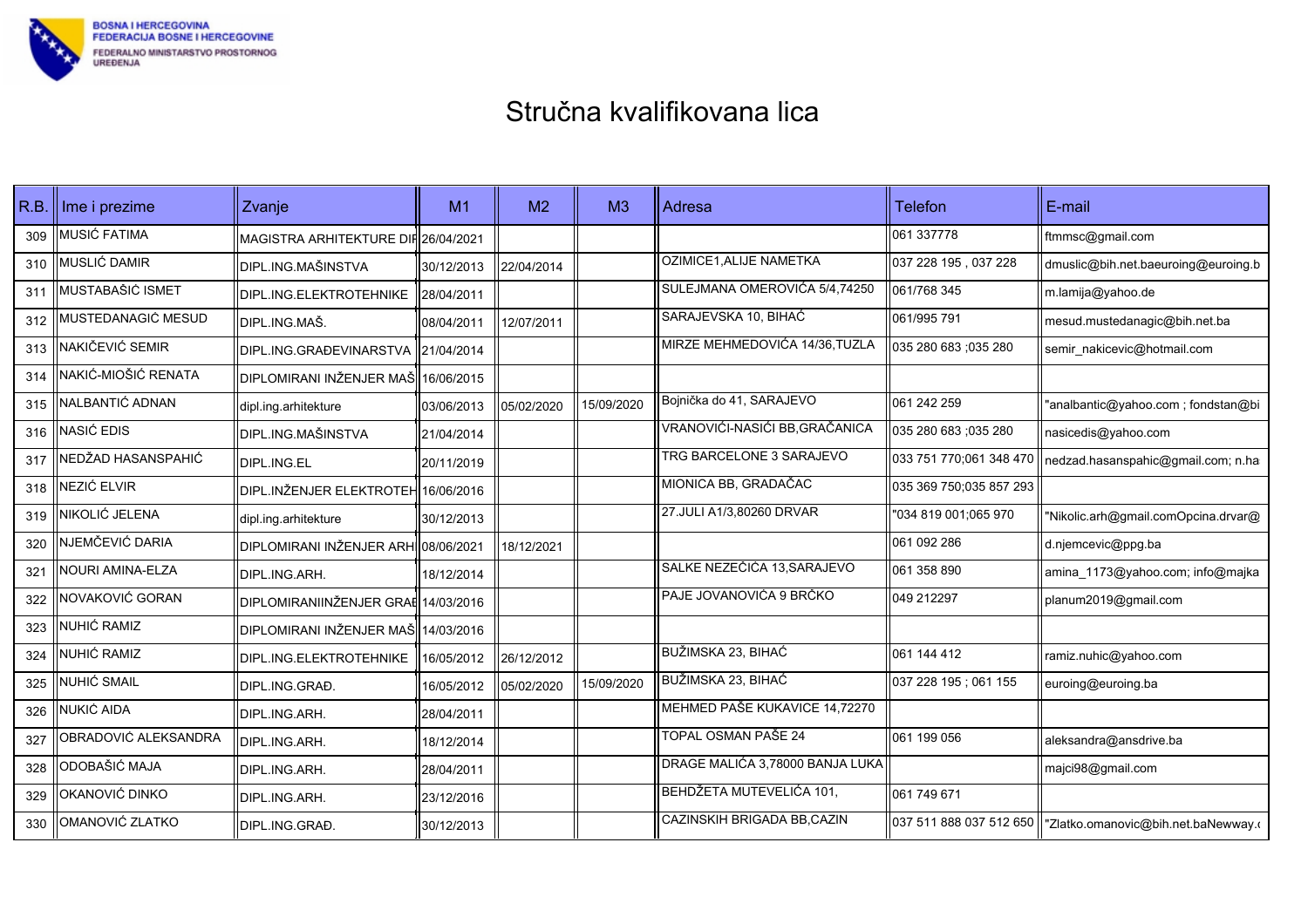

| R.B. | Ime i prezime       | Zvanje                    | M1         | M <sub>2</sub> | M <sub>3</sub> | Adresa                            | <b>Telefon</b>       | E-mail                                |
|------|---------------------|---------------------------|------------|----------------|----------------|-----------------------------------|----------------------|---------------------------------------|
| 331  | OMERBEGOVIĆ MUHAMED | DIPL.ING.ELEKTROTEHNIKE   | 08/04/2011 | 16/05/2012     |                | JOŠANIČKA 17,VOGOŠĆA              | 1061 140 036         | kontrola@inzagroup.eu                 |
| 332  | OMERSPAHIĆ IRŠAM    | DIPL.ING.GRAĐ.            | 17/03/2011 |                |                | FRA IVANA JUKIĆA 1, ZENICA        | 061/153 648          | ometa1@bih.net.ba                     |
| 333  | OPERTA EMIR         | DIP.ING.MAŠ               | 28/04/2011 | 12/07/2011     |                | LUKE B2,BR.14,VISOKO              | 061 504 780          | emir.o@partner.ba; partner@partner.ba |
| 334  | OSMANKOVIĆ SENID    | <b>DIPL.ING.MAŠINSTVA</b> | 16/04/2014 | 26/06/2014     |                | ABDURAHMANA MUHAREMIJE            | 033 777 400; 033 777 |                                       |
| 335  | PANTIĆ VESNA        | dipl.ing.mašinstva        | 03/06/2013 |                |                | Mladena Todorovića 4, PALE        | 065 681 852          | vesna0101@gmail.com                   |
| 336  | PELJTO AMRA         | DIPL.ING.ARHITEKTURE      | 16/04/2014 |                |                | SALKE LAGUMDŽIJE 15/3, SARAJEVO   | 061 537 803          |                                       |
| 337  | PENAVA IRFAN        | dipl.ing.elektrotehnike   | 03/06/2013 |                |                | Bosanskih gazija 17, 71210 Ilidža | 1063 748 690         | ipenava@elektroprivreda.ba            |
| 338  | PENCL ŽELJKO        | DIPL.ING.MAŠ.             | 04/04/2011 |                |                | IGM D.O.O. VISOKO                 | 061/475 360          | zeljko.pencl@igm.ba                   |
| 339  | PEPIĆ EMIR          | MR.DIPL.ING.MAŠ.          | 15/12/2020 | 24/05/2021     |                | ŠERIĆI BB ŽIVINICE                | 062 823 517          | pepicemir@yahoo.com                   |
| 340  | PERKO GORDANA       | DIPL.ING.GRAĐ.            | 23/12/2016 |                |                | ALEJA BOSANSKIH VLADARA 31,       | 061 735 703          |                                       |
| 341  | PERKOVIĆ TIJANA     | <b>MAGISTRA GRAĐEVINE</b> | 23/01/2021 |                |                | <b>GNOJNICE 82 MOSTAR</b>         | 063 254 318          | tijana.dragoje@gmail.com              |
| 342  | PERVIZ EDIN         | DIPL ING MAŠ.             | 12/07/2011 |                |                | HUMAČKA PLOČA 31,SARAJEVO         | 061 215 512          |                                       |
| 343  | PETKOVIĆ DANIJELA   | DIPL.ING.ELEKTROTEHNIKE   | 03/06/2013 |                |                | M.HADŽIMEHMEDOVIĆA 2, TUZLA       | 035 304 311          | d.petkovic@elektroprivreda.ba         |
| 344  | PETROVIĆ MARIN      | DIPL.ING MAŠ.             | 01/01/1901 | 16/05/2012     | 15/09/2020     | MLADIH MUSLIMANA 3, 71300         | 061 766 154          | marin.petrovic@enova.ba               |
| 345  | PEZO MARKO          | DIPL.ING.MAŠINSTVA        | 21/04/2014 |                |                | 1.OŽUJAK,BUSOVAČA                 | 063 336 860          |                                       |
| 346  | PINDŽO HARIS        | DIPL.ING.MAŠ              | 20/11/2019 | 03/02/2019     | 08/04/2021     | NERKEZA SMAILAGIĆA 6/XIII         | 061 521 748          | psirah@hotmail.com                    |
| 347  | PIRALIĆ MIRALEM     | DIPL.ING.ELEKTROTEHNIKE   | 04/04/2011 |                |                |                                   |                      |                                       |
| 348  | PITA ZAHID          | DIPL.ING.MAŠ.             | 26/12/2012 |                |                | ISMETA MUJEZINOVIĆA               | 061 158 943          | zahid.pita@msp.ks.gov.ba              |
| 349  | PJANIĆ DEDO         | DIPL.ING.GRAĐEVINE        | 10/07/2014 | 10/07/2014     |                | KLUPE BB, CAZIN                   | 061 476 204          | dedo.ag@gmail.com                     |
| 350  | PJANIĆ MERISA       | DIPL.ING.MAŠINSTVA        |            | 10/07/2014     |                | <b>GORNJI RAINCI BB, KALESIJA</b> |                      |                                       |
| 351  | PJANIĆ MUHIBA       | DIPL.ING.ARH.             | 26/12/2012 |                |                | KLUPE BB, 77220 CAZIN             | 061 144 235          | muhiba_pjanic@hotmail.com             |
| 352  | PLANČIĆ SEJDO       | DIPL.ING.MAŠ.             | 28/04/2011 |                |                | JABLANICA BB,TEŠANJ               | 1061 153 463         | sepjplanc@bih.net.ba                  |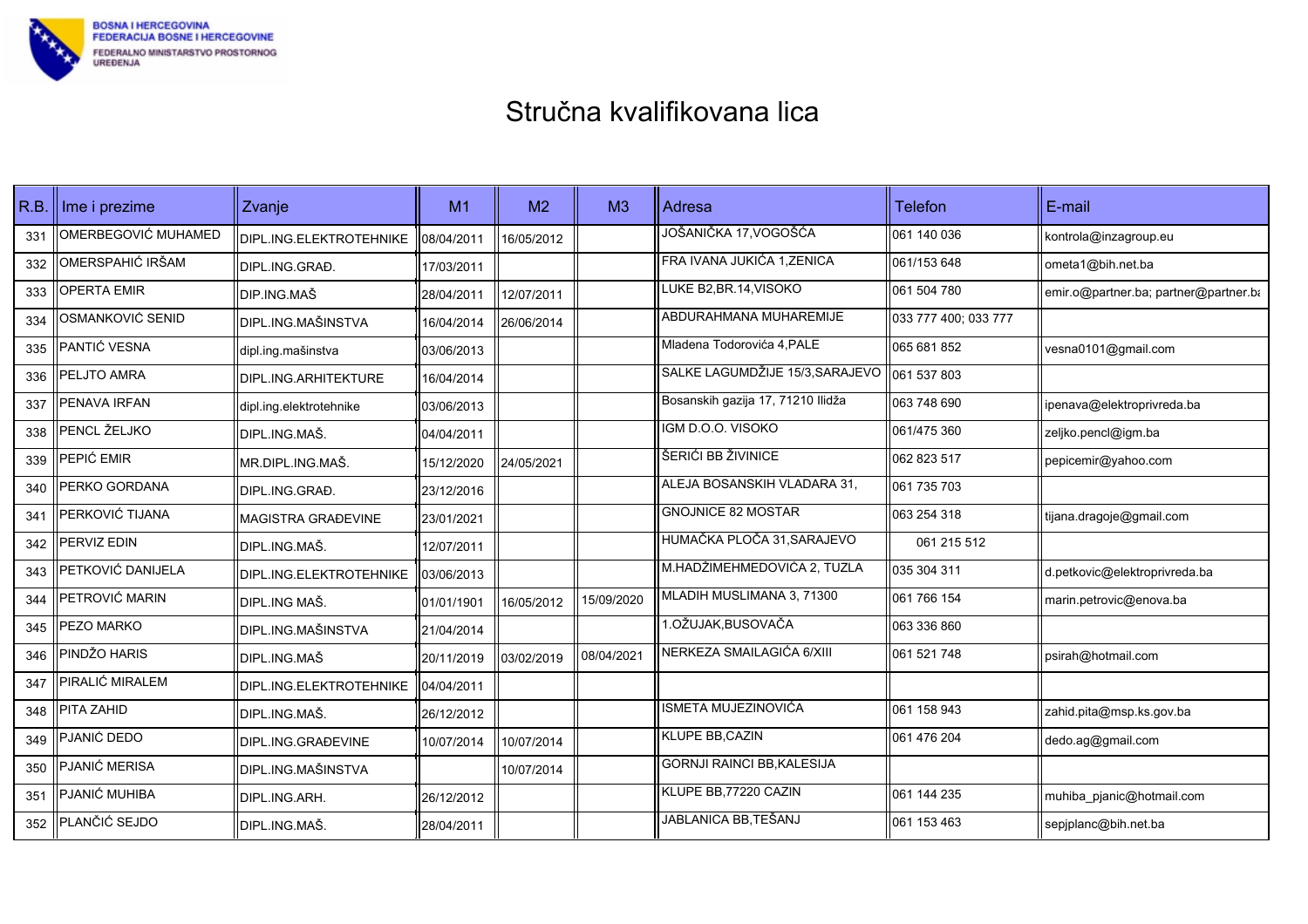

| R.B. | Ime i prezime       | Zvanje                               | M1         | M <sub>2</sub> | M <sub>3</sub> | Adresa                         | <b>Telefon</b> | E-mail                                                            |
|------|---------------------|--------------------------------------|------------|----------------|----------------|--------------------------------|----------------|-------------------------------------------------------------------|
| 353  | POTOGIJA NEDŽLA     | DIPL.ING.ARH.                        | 28/04/2011 |                |                | ŠIPAD D.D. M.Tita 13,SARAJEVO  | 062 465 205    | nedzla.potogija@gmail.com                                         |
| 354  | POTUROVIĆ TARIK     | DIPL.ING.MAŠ.                        | 04/04/2011 | 16/05/2012     |                | HADŽIŠABANOVIĆA 19, SARAJEVO   | 061 133 549    |                                                                   |
| 355  | PRAŠOVIĆ INDIRA     | dipl.ing.elektrotehnike              | 30/12/2013 |                |                | DONJI HOTONJ IV BR 53 VOGOŠĆA  |                | 033 610 871 061 440 453    "Indira_prasovic@hotmail.comInstitut.h |
| 356  | PRAŠOVIĆ SAMRA      | DIPL.ING.MAŠ.                        | 28/04/2011 | 12/07/2011     |                | KENANA DEMIROVIĆA 47,          | 1061 278 127   | sprasovic@ceteor.ba                                               |
| 357  | PRIMORAC MARIO      | DIPL.ING.MAŠ.                        | 28/04/2011 | 28/06/2013     |                | BLAJBURŠKIH ŽRTAVA 27c,88000   | 063 312 178    | mario.primorac@alfatherm.com                                      |
| 358  | PUCE MILENKO        | MR.SC. DIPLOMIRANA INŽEN. 19/02/2022 |            |                |                | STJEPANA RADIĆA 30 MOSTAR      | 063 314 451    | milenko.puce@zik-mo.ba                                            |
| 359  | RAČIĆ JASMINA       | DIPL.ING.ARH.                        | 08/04/2011 |                |                | Unioninvest d.d.               | 061/540 097    | jasmina.racic@unioninvest.net                                     |
| 360  | RADOJKOVIĆ NENAD    | DIPLOMIRANI INŽENJER GRA 14/03/2016  |            |                |                | KOLSTERESKA 27 BRČKO           | 065 909 575    | nenadbd@hotmail.com                                               |
| 361  | RADOVOVIĆ ALMIN     | DIPLOMIRANI INŽENJER MAŠ 14/03/2016  |            |                |                |                                |                |                                                                   |
| 362  | RAHMANOVIĆ ADIS     | DIPL.ING.ELEKTROTEHNIKE              | 18/12/2014 | 29/12/2014     |                | MUŠIĆI BB,75290 BANOVIĆI       | 062 336 216    | cefes06@gmail.com                                                 |
| 363  | RAHMANOVIĆ SALKAN   | DIPL.ING.MAŠ.                        | 26/12/2012 | 28/06/2013     |                | VRŠANI 102,75000 TUZLA         | 061 150 657    | salkan.rahmanovic@rudarskiinstituttuzl                            |
| 364  | RAPA EMIRA          | <b>DIPL.ING.MAŠINSTVA</b>            | 18/12/2014 |                |                | MENJAK 21, VOGOŠĆA, SARAJEVO   | 062 152 314    | emirarapa@gmail.com                                               |
| 365  | RAŠEVIĆ SLAĐANA     | DIPL.ING.ELEKTROTEHNIKE              | 15/04/2014 | 26/06/2014     |                | NAHOREVSKA129,71000 SARAJEVO   | 066 186 516    |                                                                   |
| 366  | RAŠIDAGIĆ BERIS     | DIPL.ING.ELEKTROTEHNIKE              | 16/05/2012 |                |                | TRG DJECE DOBRINJE7.SARAJEVO   | 061 130 658    |                                                                   |
| 367  | RASPUDIĆ JOSIP      | DIPLOMIRANI INŽENJER ELEH 15/12/2020 |            |                |                | ILIĆKA 118 MOSTAR              | 063 403 826    | josip.raspudic@ephzhb.ba                                          |
| 368  | RAZIĆ AHMED         | DIPL.ING.MAŠ.                        | 04/04/2011 | 26/06/2014     |                | TRG DJECE DOBRINJE 8, SARAJEVO | 061/709 098    | ahmed.razic@energoinvest.com                                      |
| 369  | REDŽIĆ NERMIN       | MAGISTAR GRAĐEVINARSTV.              | 16/11/2021 | 19/02/2022     |                | MALA BRODA 22 ZENICA           | 061 699940     | nermin.redzic@unze.ba                                             |
| 370  | RIZVANOVIĆ ADNANA   | DIPLOMIRANI INŽENJER GRA 14/03/2016  |            |                |                | MUDERISA IBRAHIMBEGOVIĆA 5     | 064 428 0468   | adnan1982@hotmail.com                                             |
| 371  | ROŽAJAC NEDŽAD      | DIPL.ING.GRAĐEVINARSTVA              | 16/06/2016 |                |                | ALIJE IZETBEGOVIĆA 28, KAKANJ  | 032 553 303    |                                                                   |
| 372  | ROZIĆ TIHOMIR       | DIPL.ING.ARH.                        | 28/04/2011 |                |                | ARS STUDIO R D.O.O. Mostar     |                | tihomir.rozic@tel.net.ba                                          |
| 373  | RUSTEMPAŠIĆ VILDANA | DIPL.ING.ARH.                        | 16/05/2012 |                |                | BOLNIČKA 50, SARAJEVO          | 061 185 866    | vildanar@bhp.ba                                                   |
| 374  | ŠABANOVIĆ SAMIR     | DIPL.ING.ELEKTROTEHNIKE              | 27/05/2013 |                |                | BAKŠAIŠKI PROGAN bb, BIHAĆ     | 061 920 836    |                                                                   |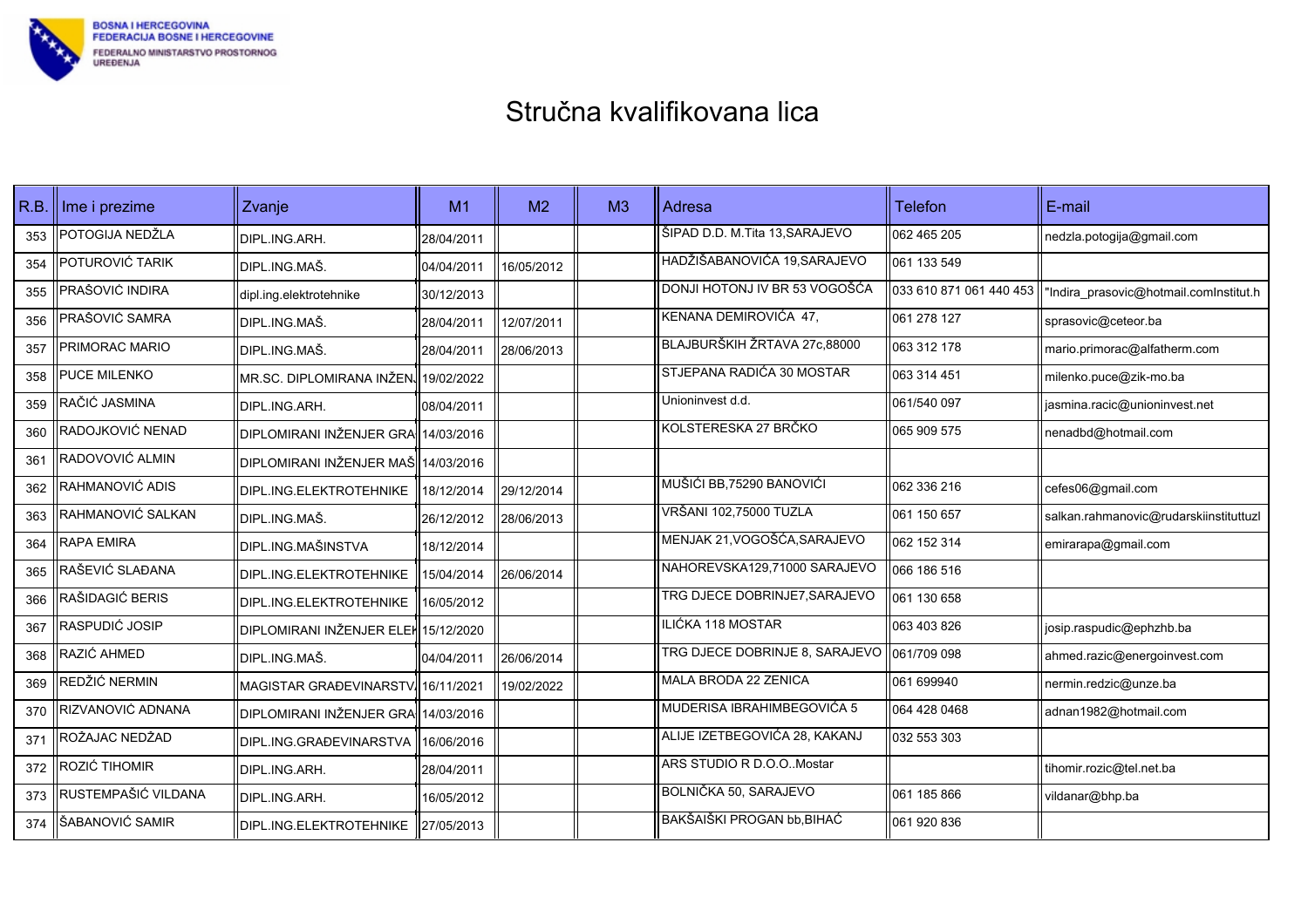

| R.B. | Ime i prezime     | Zvanje                              | M <sub>1</sub> | M <sub>2</sub> | M <sub>3</sub> | Adresa                          | <b>Telefon</b>       | E-mail                            |
|------|-------------------|-------------------------------------|----------------|----------------|----------------|---------------------------------|----------------------|-----------------------------------|
| 375  | ŠAHBAZ ELVIRA     | DIPL.ING.ELEKTROTEHNIKE             | 08/04/2011     |                |                | HRASNIČKA 14, SARAJEVO          | 061 263 047          |                                   |
| 376  | SAJLOVIĆ DAMJAN   | DIPL.ING.ELEKTROTEHNIKE             | 17/03/2011     |                |                | PATRIOTSKE LIGE 40, SARAJEVO    | 063/111 151          | damsteleks@yahoo.com              |
| 377  | SAKIĆ KEMAL       | DIPL.ING.ARH.                       | 12/07/2011     |                |                | FERDE HAUPTMANA 30, SARAJEVO    | 061 211 109          |                                   |
| 378  | SALIHBEGOVIĆ IRIS | DIPL.ING.ELEKTROTEHNIKE             | 03/06/2013     |                |                | POTOKLINICA 26, SARAJEVO        | 033 751 718          | i.salihbegovic@elektroprivreda.ba |
| 379  | SALIHOVIĆ ASMIR   | DIPL.ING.ELEKTROTEHNIKE             | 21/04/2014     |                | 15/09/2020     | AZIZE ŠEĆIRBEGOVIĆ 2, SARAJEVO  | 033 450 030; 033 714 | salihovic asmir@yahoo.com         |
| 380  | SALIHOVIĆ ERDIN   | DIPL.ING.ARHITEKTURE                | 26/06/2014     |                |                | MEHMEDA HANDŽIĆA 7.SARAJEVO     | 033 239 365          |                                   |
| 381  | SALIHOVIĆ IRENA   | DIPL.ING.ARHITEKTURE                | 01/01/1901     |                |                | MEHMEDA HANDŽIĆA 7, SARAJEVO    |                      |                                   |
| 382  | ŠARIĆ ADNAN       | DIPL ING ARH.                       | 12/07/2011     |                |                | <b>TERAZIJE 30, SARAJEVO</b>    | 061 382 808          |                                   |
| 383  | ŠARIĆ HASIB       | DIPL.ING.ELEKTROTEHNIKE             | 30/12/2013     | 22/04/2014     |                | ISMETA MUJEZINOVIĆA 4/XI, TUZLA | 062/065 129          | haskozez@yahoo.com                |
| 384  | ŠARIĆ IRMA        | DIPL.ING.ARHITEKTURE                | 16/04/2014     |                |                | MALTA 21, SARAJEVO              | 033 223 729          |                                   |
| 385  | SARIĆ SULJO       | MR. SCI. DIPL.INŽ.MAŠ               | 15/12/2020     |                |                | ISMETA MUJEZINOVIĆA 57/PRIZ/2   | 061 184 526          | suljo.saric@grijanjetuzla.ba      |
| 386  | SARVAN MESUD      | DIPL.ING.GRAĐ.                      | 16/05/2012     |                |                | BEŠIREVIĆA HAMIDA 57, SARAJEVO  | 061 130 633          |                                   |
| 387  | ŠEĆIBOVIĆ MIDHAT  | <b>DIPLOMRANI INŽENJER MAŠI</b>     | 14/03/2016     |                |                | MARKA MARULIĆA 21 SARAJEVO      | 033 610 600          | midhat.secibovic@igt.ba           |
| 388  | SELMANOVIĆ ALMIR  | DIPL.ING.ARH.                       | 04/04/2011     | 16/05/2012     | 15/09/2020     | BRANILACA ŠIPA 3, SARAJEVO      | 062 993 690          |                                   |
| 389  | SELMANOVIĆ KENAN  | IDIPL.ING.MAŠ.                      | 08/04/2011     | 16/05/2012     |                | BRANILACA ŠIPA 18, SARAJEVO     | 061 106 527          |                                   |
| 390  | SELMANOVIĆ SAMIRA | DIPL.ING.ARH.                       | 04/04/2011     |                |                | OMLADINSKIH RADNIH BRIGADA      | 061 508 375          |                                   |
| 391  | ŠEMIĆ EDIN        | DIPLOMIRANI INŽNJER ELEKT08/11/2021 |                | 19/02/2022     |                |                                 | 062 396 827          | edinsemic@outlook.com             |
| 392  | ŠENDEROVIĆ EDIN   | DIPL.ING.ARH.                       | 08/10/2013     |                |                | SEDRENIK DO 125, SARAJEVO       |                      |                                   |
| 393  | SIKIRA ELVEDINA   | DIPL.ING.MAŠ.                       | 03/06/2013     | 29/12/2014     |                | TE KAKANJ, ALIJE IZETBEGOVIĆA   | 061 825 223          | e.sikira@elektroprivreda.ba       |
| 394  | ŠILIĆ MARIJA      | DIPLOMIRANI INŽENJER STR(23/01/2021 |                |                |                | BLEIBURŠKIH ŽRTAVA 69C MOSTAR   | 063 313 563          | marija.silic@yahoo.com            |
| 395  | SILIĆ SULEJMAN    | DIPL.ING.GRAĐ.                      | 17/03/2011     |                |                | CAZINSKA 1, VELIKA KLADUŠA      | 061/799 425          | sulejmansilic@gmail.com           |
| 396  | SIMONOVIĆ VENERA  | DIPL.ING.GRAĐ.                      | 16/06/2016     | 05/02/2020     |                | SKENDERIJA ČIKMA 1, SARAJEVO    |                      | veneravuk@yahoo.com               |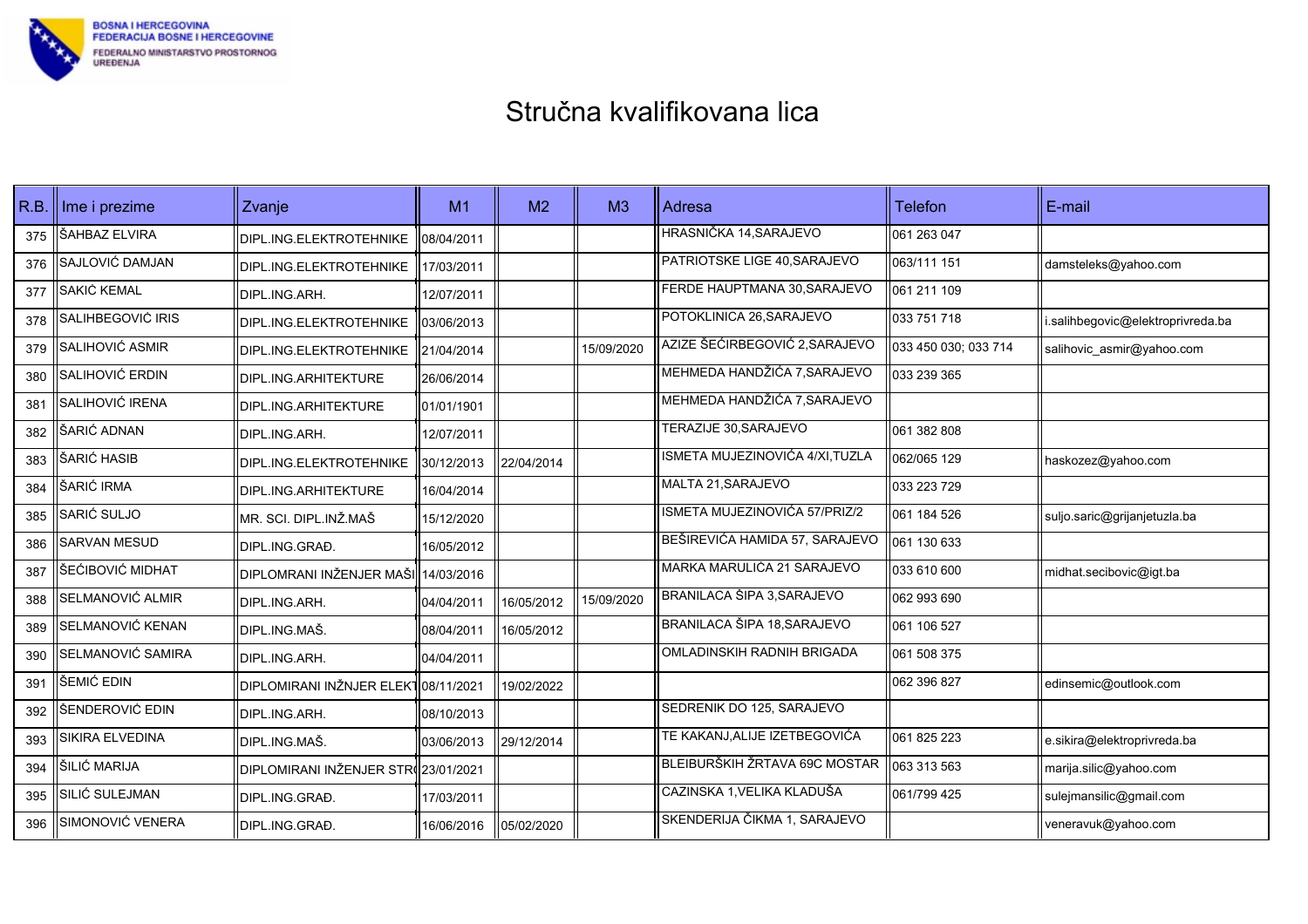

| R.B. | Ime i prezime      | Zvanje                               | M1         | M <sub>2</sub> | M <sub>3</sub> | Adresa                          | <b>Telefon</b>                                   | E-mail                     |
|------|--------------------|--------------------------------------|------------|----------------|----------------|---------------------------------|--------------------------------------------------|----------------------------|
| 397  | ŠIŠIĆ EMIR         | MAGISTAR EL.                         | 20/11/2019 | 05/02/2020     | 15/09/2020     | BEHDŽETA MUTEVELIĆA 83,         | 033 563 587                                      | sisicemir@hotmail.com      |
| 398  | ŠIŠIĆ LEJLA        | DIPLOMIRANI INŽINJER GRAE 08/07/2020 |            | 19/10/2020     |                | VITEŠKA 10 GRAČANICA            | 061 441 491                                      | lejla.sisic@sirbegovic.com |
| 399  | ŠITUM IVICA        | DIPL.ING.STROJARSTVA                 | 19/12/2011 |                |                | VOLUJAK BB,71260 KREŠEVO        | 063 339 020                                      | ivica@eps-lastro.com       |
| 400  | SJENAR ZLATKA      | dipl.inž.mašinstva                   | 22/01/2013 | 18/03/2013     | 15/09/2020     | Enova d.o.o.                    | 061 479 069 033 279 100   Zlatka.sjenar@enova.ba |                            |
| 401  | SKEJIĆ ŠEMSUDIN    | DIPL.ING.MAŠ.                        | 04/04/2011 |                |                | KRIVAJA-TMK D.O.O. ZAVIDOVIĆI   | 061 146 160                                      |                            |
| 402  | ŠKOBIĆ ZORAN       | DIPL.ING.GRAD.                       | 28/04/2011 |                |                | BRAĆE ŠIMIĆA BB,88320 LJUBUŠKI  | 063 363 344                                      | zoran.skobic@tel.net.ba    |
| 403  | ŠKORIĆ MAHIR       | DIPL.ING.MAŠ.                        | 12/07/2011 | 16/05/2012     |                | DUBOVO BRDO BB, KAKANJ          | 062 342 917                                      |                            |
| 404  | ŠKRGO NEDIM        | DIPL.ING.ELEKTROTEHNIKE              | 21/04/2014 |                |                | ARMIJE BiH 24.ZENICA            | 032 402 245; 032 403                             | nedimsk@gmail.com          |
| 405  | SLIŠKOVIĆ IGOR     | DIPL.ING.EL                          | 20/11/2019 | 08/11/2021     |                |                                 |                                                  | sliskovic@gmail.com        |
| 406  | SMAJLOVIĆ AHMET    | DIPL.ING.ARH.                        | 15/07/2011 |                |                | GLOGOVA 1, CAZIN                | 061 742 634                                      |                            |
| 407  | SMAJLOVIĆ ESAD     | DIPL.ING.MAŠ. ekvivalencija          | 06/02/2012 | 06/02/2012     |                | M.MAKA DIZDARA B9/2-19, Tuzla   | 061 486 773                                      |                            |
| 408  | SMAJLOVIĆ ZENUN    | DIPL.ING.MAŠ.                        | 17/03/2011 |                |                | REHAU D.O.O. SEMIZOVAC BB,71321 | 061/188 209                                      | zenun.smajlovic@rehau.com  |
| 409  | SOKOLOVIĆ SIBELA   | IDIPL.ING.MAŠ.                       | 21/04/2014 |                |                | <b>BEHDŽETA MUTEVELIĆA</b>      | 061 367 946                                      |                            |
| 410  | SPAHIĆ NEJRA       | DIPL.ING.MAŠ.                        | 23/12/2016 |                |                | PORODICE HASAGIĆ 11, VOGOŠĆA    | 061 689 233                                      |                            |
| 411  | SPAHO OSMANBEGOVIĆ | MAGISTAR DIPLOMIRANI INŽE 19/02/2022 |            |                |                | NOVOBRDSKA 44 VISOKO            | 062 586 604                                      | Spaho aida@hotmail.com     |
| 412  | SPAJIĆ NIKOLINA    | MAGISTAR DIPL.ING ARH                | 20/11/2019 | 05/02/2020     |                | ULICA PRVA 4E BB ŽEPČE          | 063 756 660:032 881                              | nikolinatadic992@gmail.com |
| 413  | SPASOJEVIĆ NERMINA | DIPL.ING.ARH.                        | 12/07/2011 |                |                | ADIJA MULABEGOVIĆA              | 061 206 288                                      |                            |
| 414  | SREDIĆ NEDELJKO    | DIPL.ING.MAŠINSTVA                   | 18/12/2014 |                |                | SUBOTIČKA 15,78000 BANJA LUKA   | 065 512 826                                      | fdbl-sredic@blic.net       |
| 415  | STEVANOVIĆ MLADEN  | DIPL.ING.MAŠ.                        | 26/12/2012 |                |                | BEOGRADSKA BB, TESLIĆ           | 065 734 271                                      | mladjo.st@gmail.com        |
| 416  | STOJANOVIĆ STOJAN  | DIPL.ING.ELEKTROTEHNIKE              | 30/12/2013 |                |                | DOSITEJA OBRADOVIĆA 4/2,74480   | 053 810 111;053 812                              | sisko@modricaoil.com       |
| 417  | SUAD OMERAŠEVIĆ    | DIPL.ING.MAŠ                         | 20/11/2019 |                |                | ALIJE IZETBEGOVIĆA 2 ZAVIDOVIĆI | 032 877 834;032 879                              | suad.o@bih.net.ba          |
| 418  | SUJOLDŽIĆ EDINA    | DIPL.ING.ARH                         | 20/11/2019 |                |                | <b>SARAJEVO</b>                 | 061 435 559                                      | edina_sujoldzic@yahoo.com  |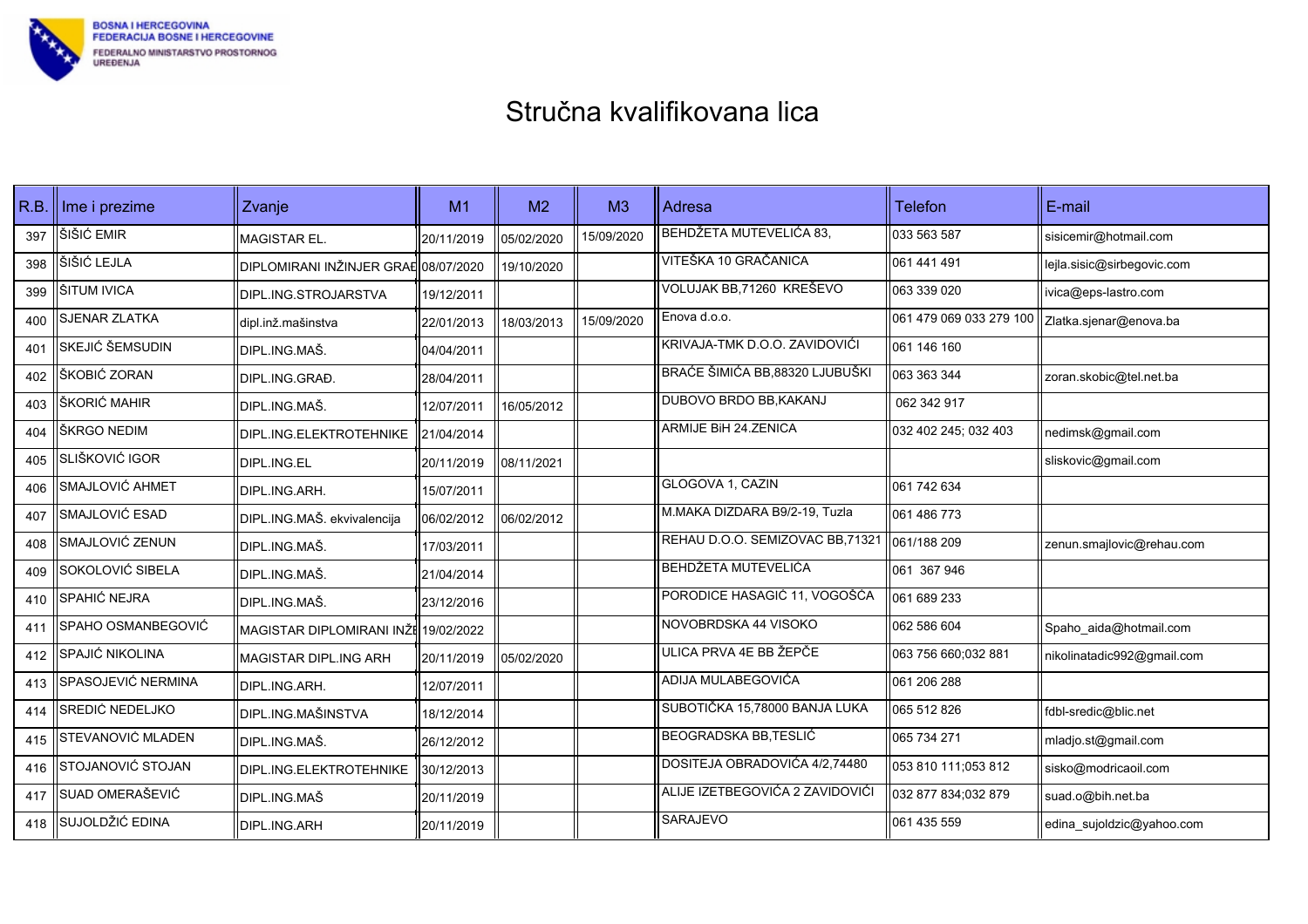

| R.B. | Ime i prezime         | Zvanje                               | M1         | M <sub>2</sub> | M <sub>3</sub> | Adresa                                            | <b>Telefon</b>          | E-mail                                |
|------|-----------------------|--------------------------------------|------------|----------------|----------------|---------------------------------------------------|-------------------------|---------------------------------------|
| 419  | ŠULJAK SUAD           | DIPLOMIRANI INŽENJER ELEK 14/03/2016 |            |                |                | GRADAČAČKA 17 SARAJEVO                            | 033 776 191, 062 316    |                                       |
| 420  | SUŠIĆ DAVOR           | dipl.ing.mašinstva                   | 15/06/2011 |                |                | Bulevar Kulina bana 28b, 72000 ZENICA 061/108 555 |                         | vita@bih.net.ba; vita_zenica@yahoo.co |
| 421  | ŠUVAK ARIJANA         | DIPLOMIRANI INŽENJER ARHI            | 14/03/2016 | 18/12/2021     |                | DŽEMALA BIJEDIĆA 119 SARAJEVO                     | 061 237100              | arijana.suvak@gmail.com               |
| 422  | TADIĆ LJUBA           | DIPL.ING.ARH.                        | 04/04/2011 |                |                | TADIĆ D.O.O. ŽEPČE, KULINA BANA                   | 032 881 451             | tadic@tadic.info                      |
| 423  | TADIĆ VLADO           | DIPL.ING.EL                          | 20/11/2019 | 05/02/2020     |                | RADOVLJE BB ŽEPČE                                 | 063 292 000,032 880 244 | Tadic.vlado@gmail.com                 |
| 424  | TALIĆ TARIK           | <b>DIPLOMIRANI INŽENJER ELEK</b>     | 19/02/2022 |                |                | SULEJMANA FILIPOVIĆA 13                           | 061 710 186             | tarik.talic@esta.ba                   |
| 425  | TANOVIĆ BILJANA       | DIPL.ING.ELEKTROTEHNIKE              | 15/06/2011 | 12/07/2011     |                | SAVE SKARIĆA 14, SARAJEVO                         | 1061 433 928            | biljana.tanovic@ipsa-institut.com     |
| 426  | TANOVIĆ LEJLA         | DIPL.ING.ARHITEKTURE                 | 16/04/2014 |                |                | FRANCA PREŠERNA 2, SARAJEVO                       | 1061 380 004            |                                       |
| 427  | TEFTEDARIJA ESAD      | dipl.ing.građevine                   | 15/06/2011 |                |                | Brčanska 3/VI, SARAJEVO                           | 036/334 280             | info@zagrebinspekt.com                |
| 428  | TESKEREDŽIĆ ABDUSALEM | DIPL.ING.ARH.                        | 04/04/2011 |                |                | HADŽELI 143/IV, 71240 HADŽIĆI                     | 061 258 266             |                                       |
| 429  | TIHIĆ AIDA            | DIPL.ING.MAŠ.                        | 28/04/2011 | 12/07/2011     |                | BEHRAMBEGOVA 17, TUZLA                            | 062/191 068             | aida.t@partner.ba                     |
| 430  | TIŠMA DARKO           | DIPL.ING.ELEKTROTEHNIKE              | 23/12/2016 | 05/02/2020     |                | M.HADŽIMEHMEDOVIĆA 6, TUZLA                       | 1035 248 340            | darkot@crp.org.ba                     |
| 431  | TOLJEVIĆ ALBIN        | <b>DIPL.ING.MAŠINSTVA</b>            | 10/07/2014 | 29/12/2014     | 15/09/2020     | BRANILACA BOSNE 18.SARAJEVO                       | 1033 563 584            | atoljevic@ceteor.ba                   |
| 432  | TOMAŠEVIĆ DŽENANA     | MAGISTAR ELEKTROTEHNIKE 23/12/2016   |            | 19/02/2022     |                |                                                   |                         | dzenana.tomasevic@unze.ba             |
| 433  | TOPALOVIĆ ZEJNEBA     | MAGISTAR ELEKTROTEHNIKE 24/05/2021   |            |                |                | 71000 SARAJEVO                                    | 062 914 462             | zejneba_sa@hotmail.com                |
| 434  | TOPČAGIĆ SAMED        | DIPL.ING.MAŠ.                        | 16/05/2012 | 26/12/2012     |                | SOKO BB, VAROŠ BB 75320                           | 062 796 182; 070 223    |                                       |
| 435  | TOPČIĆ-JOSIĆ REFIJA   | <b>DIPLOMIRANI INŽENJER MAŠ</b>      | 26/04/2021 | 08/11/2021     |                | KREČANSKA 1A TUZLA                                | 062 444 859             | josic.refija@gmail.com                |
| 436  | TOPIĆ ANDRIJANA       | DIPL.ING.ARH.                        | 28/04/2011 |                |                | NIKOLE PAŠIĆ BB,78252 TRN,BANJA                   | 065 635 310             | andrijana@topic@gmail.com             |
| 437  | TOPIĆ DENIS           | DIPL.ING.GRAĐ.                       | 28/04/2011 |                |                | SARAJEVSKA 2,77000 BIHAĆ                          | 061 465 419             | arhitekt@doo@gmail.com                |
| 438  | UDOVIČIĆ MARIN        | <b>DIPL.ING.MAŠINSTVA</b>            | 18/12/2014 | 05/02/2020     |                | RUDARSKA 20 B MOSTAR                              | 1063 400 081            | marin@tehnozastita.ba                 |
| 439  | UDOVIČIĆ RADOSLAV     | DIPL.ING.GRAĐ.                       | 04/04/2011 |                |                | <b>BISKUPA BUCONJIĆA 1A, MOSTAR</b>               | 063 311 490             |                                       |
| 440  | UŽIČANIN AMELA        | dipl.ing.arhitekture                 | 03/06/2013 | 15/12/2020     | 08/04/2021     | Očaktanum 12, SARAJEVO                            |                         | ameloni2002@yahoo.com                 |